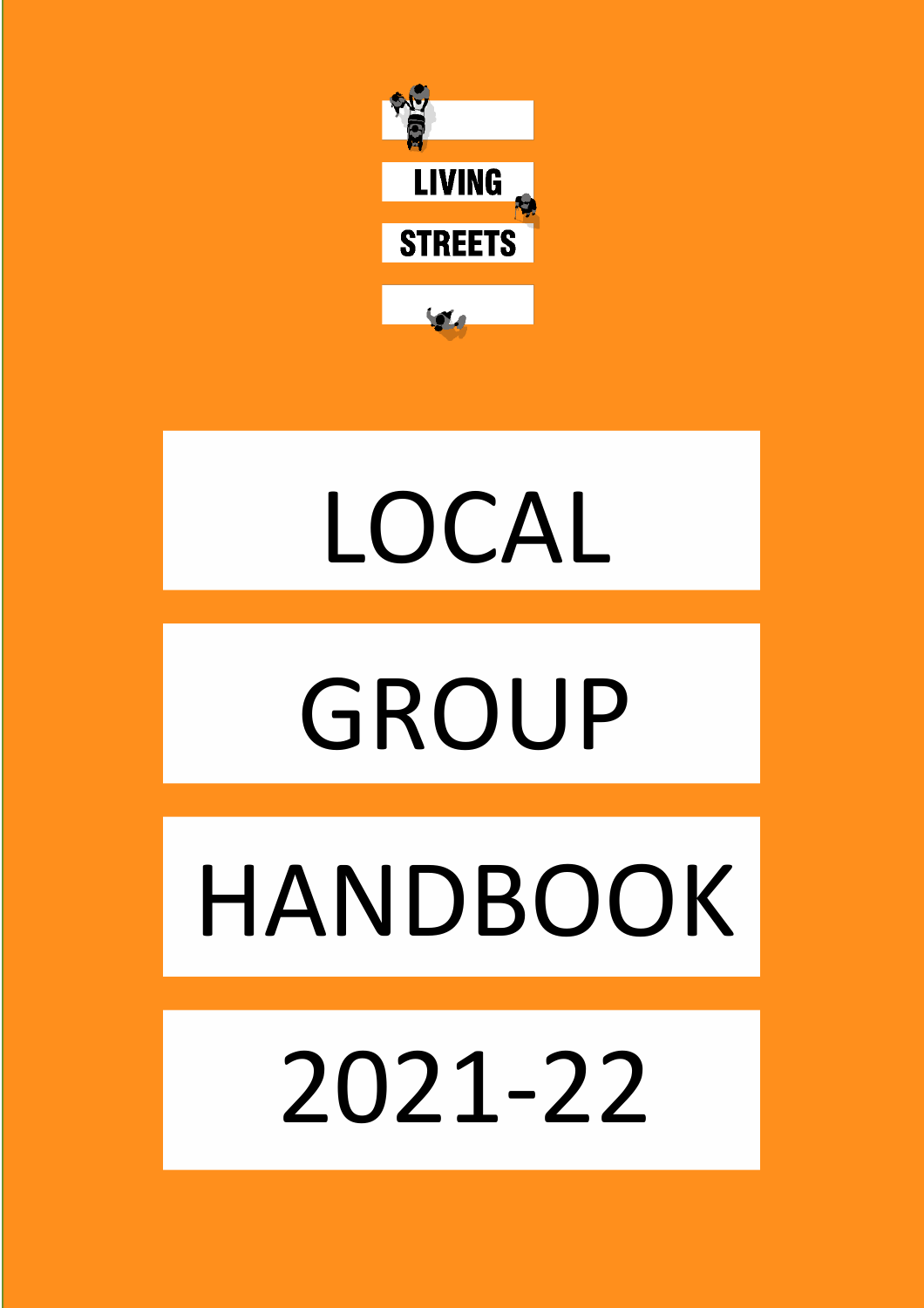

Welcome to Living Streets' Local Group network. My name is [Aisha,](mailto:Aisha.Hannibal@livingstreets.org.uk) I am the Engagement Manager and your main contact at Living Streets. which means I am the main person to be in touch with. We are looking forward to working with you to create a local revolution where walking is a priority and streets are fit for everyone.

We value the time involved and determination required of all our local group members towards achieving our vision.

This handbook gives you all the guidance documents you need in one place. It covers how to prepare for events, what our insurance covers, all you need to know to manage your group finances, the support available to resolve disputes and close a group.

Reading and understanding what is contained in this handbook is important for how you organise your local group activities and ensures we can all work together collaboratively.

Signed

**Aisha Hannibal**



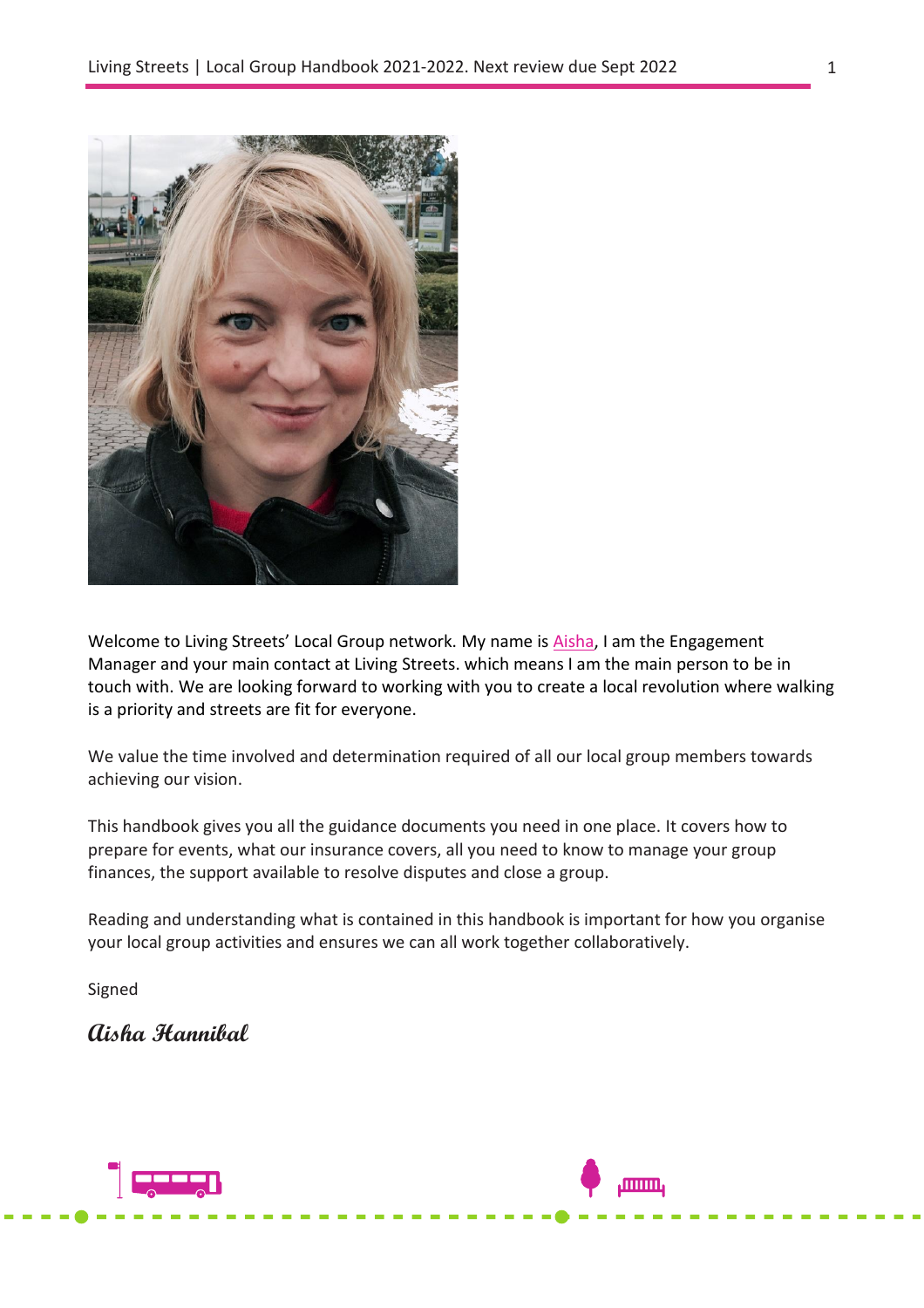### **CONTENTS**

### Part 1: [Organisational Governance](#page-3-0) and Values

[Vision](#page-4-0), Mission and Values [Charter Documentation](#page-4-0)

#### Part 2: [Resources](#page-4-1)

**[Communications](#page-5-0)** [Events](#page-5-1) Financial

### Part [3 Guidance Documentation](#page-7-0)

Data Protection Policy [for Local Groups](#page-9-0)  Public Liability Insurance Guidance [Local Group Safeguarding Guidance](#page-16-0) [Financial Recommendations Guidance](#page-18-0) [Local Group Dispute Resolution Procedure](#page-19-0)  [Local Group Closure Procedure](#page-21-0)

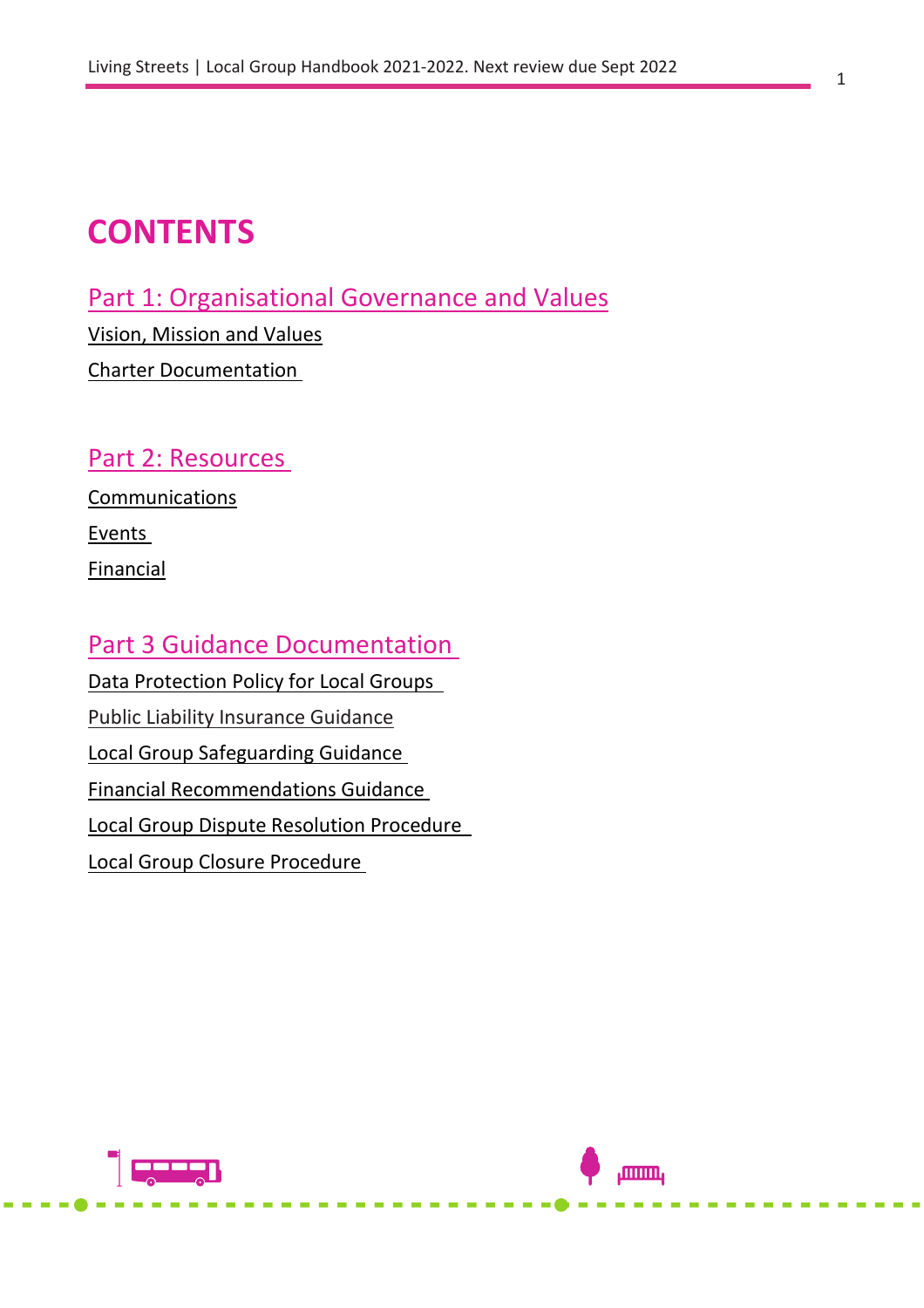## <span id="page-3-0"></span>**PART ONE: ORGANISATIONAL GOVERNANCE AND VALUES**

Living Streets is a [registered charity and company limited by guarantee.](https://www.livingstreets.org.uk/about-us/governance-and-accounts) The organisation has a membership who elects a **[Board of Trustees](https://www.livingstreets.org.uk/about-us/trustees)** to govern the organisation.

An **Executive Committee** (ExCo) of the Board meets more regularly and has delegated decisionmaking authority on day-to-day matters. In addition, **Living Streets Services** has been established as a wholly owned trading subsidiary of Living Streets. This trading entity has its own Company Board.

The Trustees are ultimately responsible for overseeing the running of the charity and protecting the charity's interests. Trustees are elected by, and are accountable to, **members** of the organisation. Members have voting rights at Annual General Meetings (AGMs) and hold the Trustees to account in addition to electing and re-electing Trustees.

#### **The Living Streets Strategy**

The work of Living Streets is guided by our long-term **strategy**, which usually covers a period of 3-5 years, and sets out the anticipated context for our work and our long term and medium-term strategic objectives. This is developed with staff, trustees, supporters and stakeholders and provides a framework for everyone's work. Each year we set out how we will work towards our strategic goals by developing an **annual business plan and budget** which describes in detail our objectives for the year. Each member of staff will have **objectives** which are linked to the business plan and will be held accountable for successful delivery of these objectives.

You can read our current 2020-2025 strategy document here

https://livingstreets.netdonor.net/page/69160/data/1?ea.tracking.id=wn

**Our vision A nation where walking is the natural choice for local, everyday journeys.** 

**dinim** 



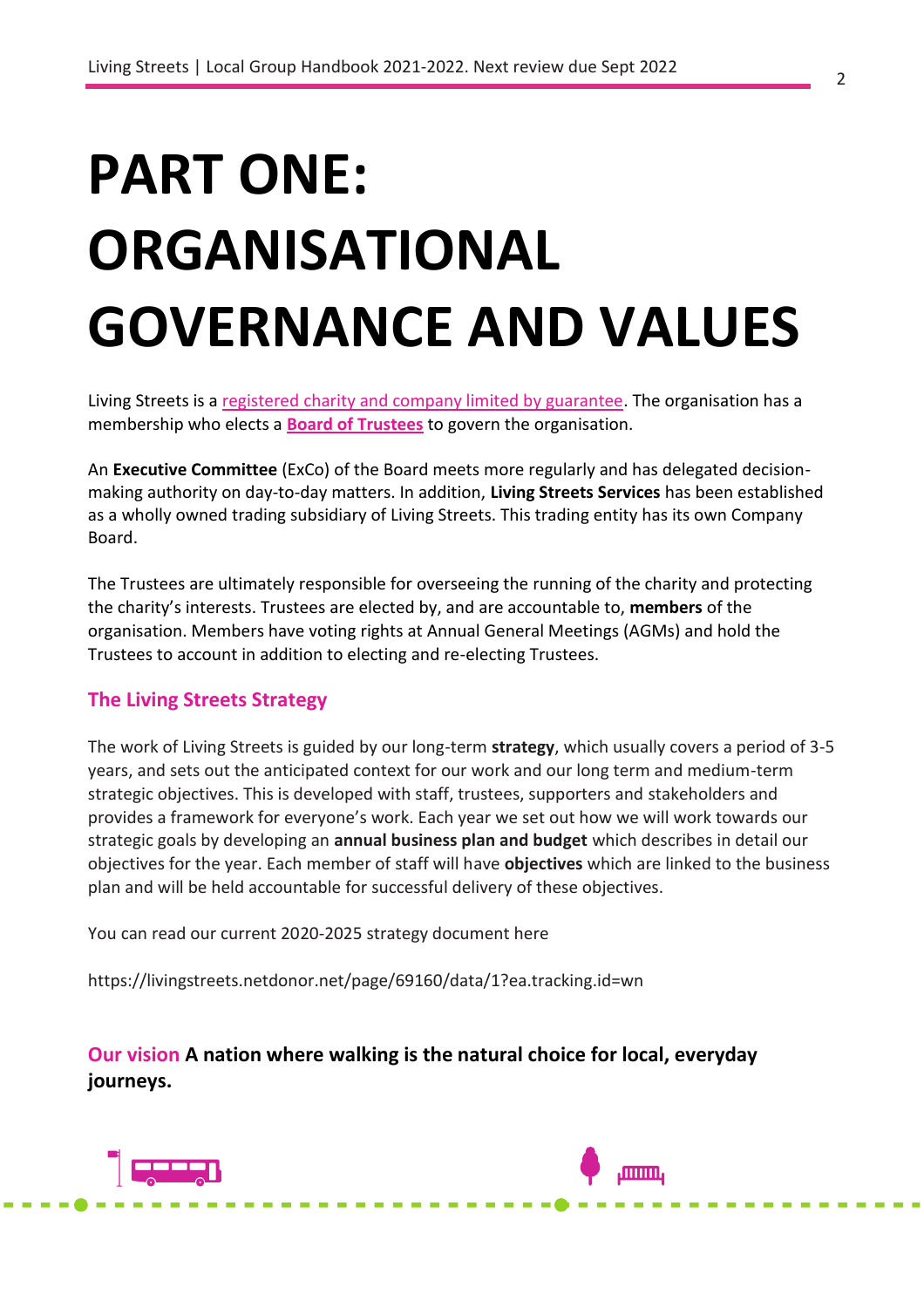#### **Our mission To achieve a better walking environment and inspire people to walk and wheel more.**

#### **Values**

#### **Sustainability**

Living Streets takes sustainability very seriously. We ask that Local Groups are aware of environmental and sustainable issues through the course of their work, ensuring they help the organisation to have as positive an environmental impact as possible. This includes minimising use of resources, re-using or recycling, and travelling sustainably.

#### **Accessibility – link to doc when available**

Living Streets ensures that being involved in our work, our campaigns and our local activity is open to everyone. We ask that Local Groups consider how to enable everyone to be involved in meetings, events and operational activity to ensure diverse representation and discussion.

#### <span id="page-4-0"></span>**Charter documentation**

The [Charter document](https://www.livingstreets.org.uk/media/4692/groupcharter.pdf) is the agreement between Local Groups and Living Streets. It maps out how Living Streets and the Local Group shall work towards achieving Living Streets' vision and complying with Living Streets' values as set out in the **[Strategy Document](https://www.livingstreets.org.uk/media/3228/strategy_document_final-2017-2020.pdf)**.

#### **What does the Charter cover?**

We have set out in plain English the terms and conditions on how we will work together to spread the word about what's possible when people get together to make the walking environment better for everyone.

#### **Why you should read them**

Please read these terms carefully before you set up your Local Group. {link to Charter once updated}

These terms tell you:

- who we are;
- how we will provide our logo, information, funding to you;
- how you, and we, may change or end the relationship;
- what to do if there is a problem;
- <span id="page-4-1"></span>• other important information on how to set up your local group.

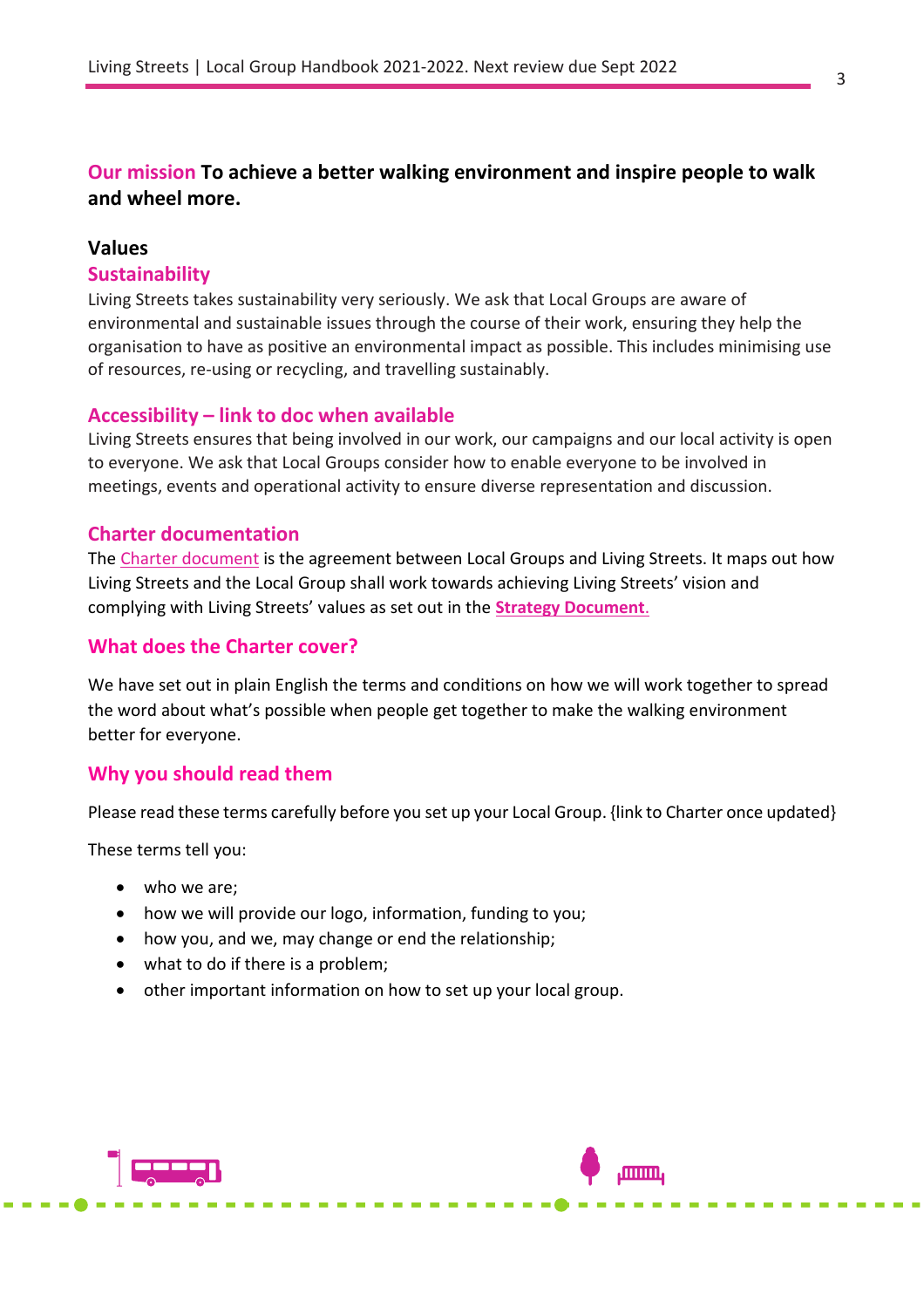## **PART TWO: RESOURCES**

#### <span id="page-5-0"></span>**Communications**

#### **On the [Local Group resources page](https://www.livingstreets.org.uk/about-us/our-organisation/local-group-resources) there is the following list of guidance and templates for engagement with supporters:**

- [Guidance on the basics of good writing](https://www.livingstreets.org.uk/media/4685/guide-to-good-writing.pdf)
- [Template email about event](https://www.livingstreets.org.uk/media/4682/email-template-event.docx)
- [Template email about Local Group campaign](https://www.livingstreets.org.uk/media/4681/email-template-campaign.docx)
- [Template for Blog](https://www.livingstreets.org.uk/media/4678/blog-template_.docx)
- [Template for Case Study for website](https://www.livingstreets.org.uk/media/4680/case-study-template.docx)
- A guide to using [Twitter](https://www.livingstreets.org.uk/media/3680/guide-to-twitter.pdf)

**On the [Local Group resources page](https://www.livingstreets.org.uk/about-us/our-organisation/local-group-resources) there is the following list of guidance and templates for communications for your Group:**

- [Brand Guidelines](https://www.livingstreets.org.uk/media/4055/logo-guide.pdf)
- [House Style Guide](https://www.livingstreets.org.uk/media/4120/living-streets-house-style-guide.pdf)
- [Media Guidance](https://www.livingstreets.org.uk/media/4123/ways-to-get-in-touch-with-the-media.pdf)
- [Quick Media Tips](https://www.livingstreets.org.uk/media/1432/media-tips.pdf)
- [Generic Local Group logo](https://www.livingstreets.org.uk/media/1435/living-streets-local-group-logo.jpg)
- [Local Group template letter](https://www.livingstreets.org.uk/media/1353/local-group-portrait-letterhead.docx)
- [Editable Poster \(A4\)](https://www.livingstreets.org.uk/media/4122/local-groups-a4-poster-green-editable-3-box.docx)
- [Editable Poster \(A3\)](https://www.livingstreets.org.uk/media/4121/local-groups-a3-poster-green-editable-3-box.docx)
- [Photo gallery for images to use](https://livingstreets.smugmug.com/Streets/LS-Local-Groups-Image-Gallery/n-S9Jt3f) (password to folder is LSGroups123)

<span id="page-5-1"></span>For guidance on emailing and parameters within Data Protection the **Guidance Documentation** section.



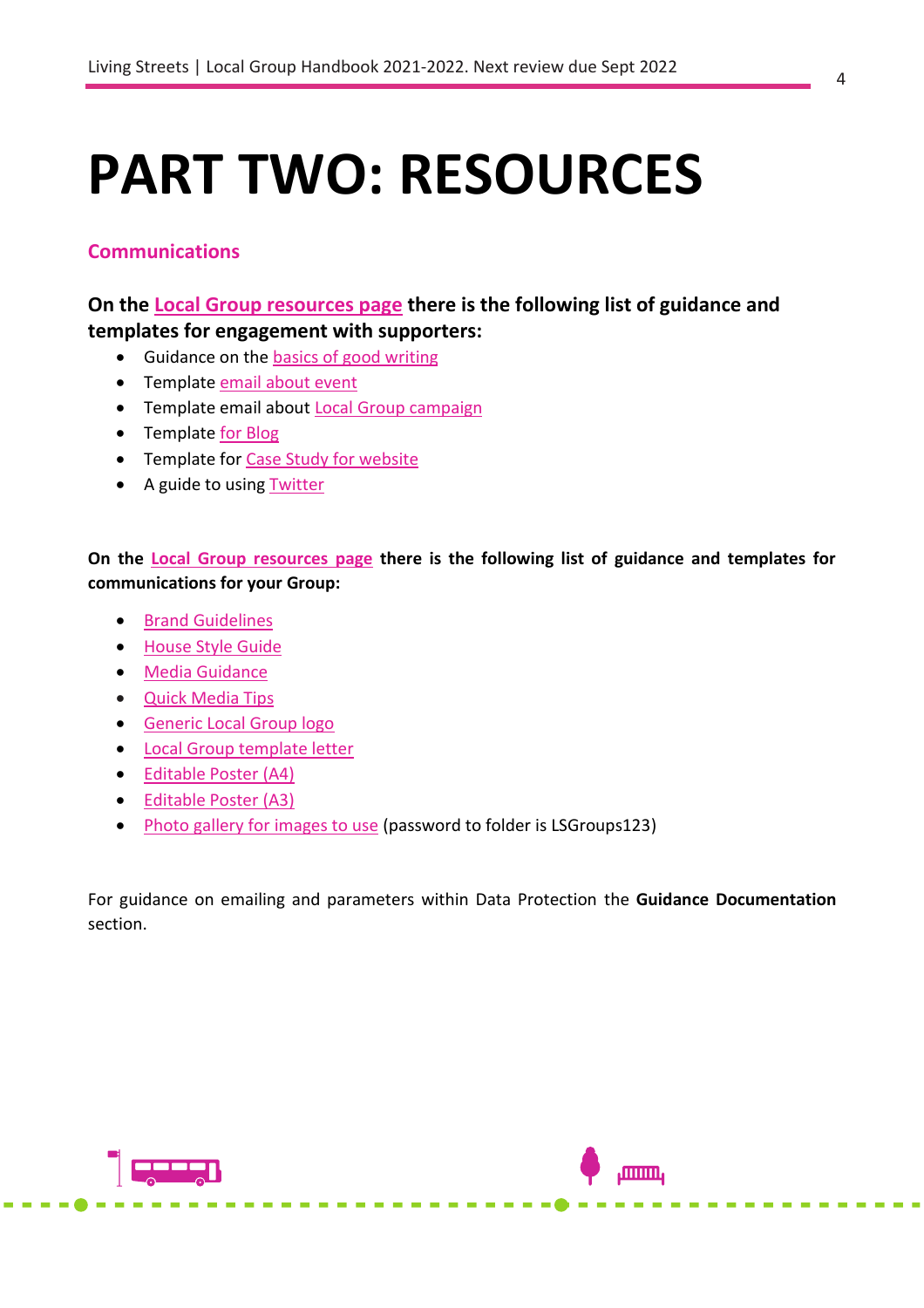#### **Events**

**On the [Local Group resources page](https://www.livingstreets.org.uk/about-us/our-organisation/local-group-resources) there is the following list of guidance and templates for engagement with supporters:**

- [Current Public Liability Insurance Certificate](https://www.livingstreets.org.uk/media/4037/evidence-of-public-liability-insurance.pdf)
- [Insurance guidance](https://www.livingstreets.org.uk/media/2773/insurance-guidance-note.docx)
- [Risk Assessment template](https://www.livingstreets.org.uk/media/2772/risk-assessment-template.doc)[Risk Assessment Covid-19 template](https://www.livingstreets.org.uk/media/6514/ls-covid-19-risk-assessment-local-group-activities7601.docx)
- [Safeguarding Policy](https://www.livingstreets.org.uk/media/4609/safeguarding-policy-sept-2019-for-website-and-staff-handbook.pdf)
- [Image consent form for photos or film](https://www.livingstreets.org.uk/media/4687/image-consent-form-2019.pdf)
- [Contact sign-up](https://www.livingstreets.org.uk/media/3630/local-group-sign-up-form-updated-for-gdpr.pdf)
- [Local Group Power Point Presentation](https://www.livingstreets.org.uk/media/1355/presentation-template-local-groups.pptx) template
- [Event arrow signs](https://www.livingstreets.org.uk/media/4124/directional-arrow-signs.pdf)

#### **Financial**

**On th[e Local Group resources page](https://www.livingstreets.org.uk/about-us/our-organisation/local-group-resources) there is the following list of templates and information around financial returns and grant application.**

**ATTO DE** 

• [Grant Request form](https://www.livingstreets.org.uk/media/4154/grant-request-form-final.docx)

**FRAMER** 

- [Local Group Annual Return form](https://www.livingstreets.org.uk/media/4152/annual-return-doc-final.docx)
- [Financial Recommendations document](https://www.livingstreets.org.uk/media/4661/financial-recommendations-for-local-groups-2019.pdf)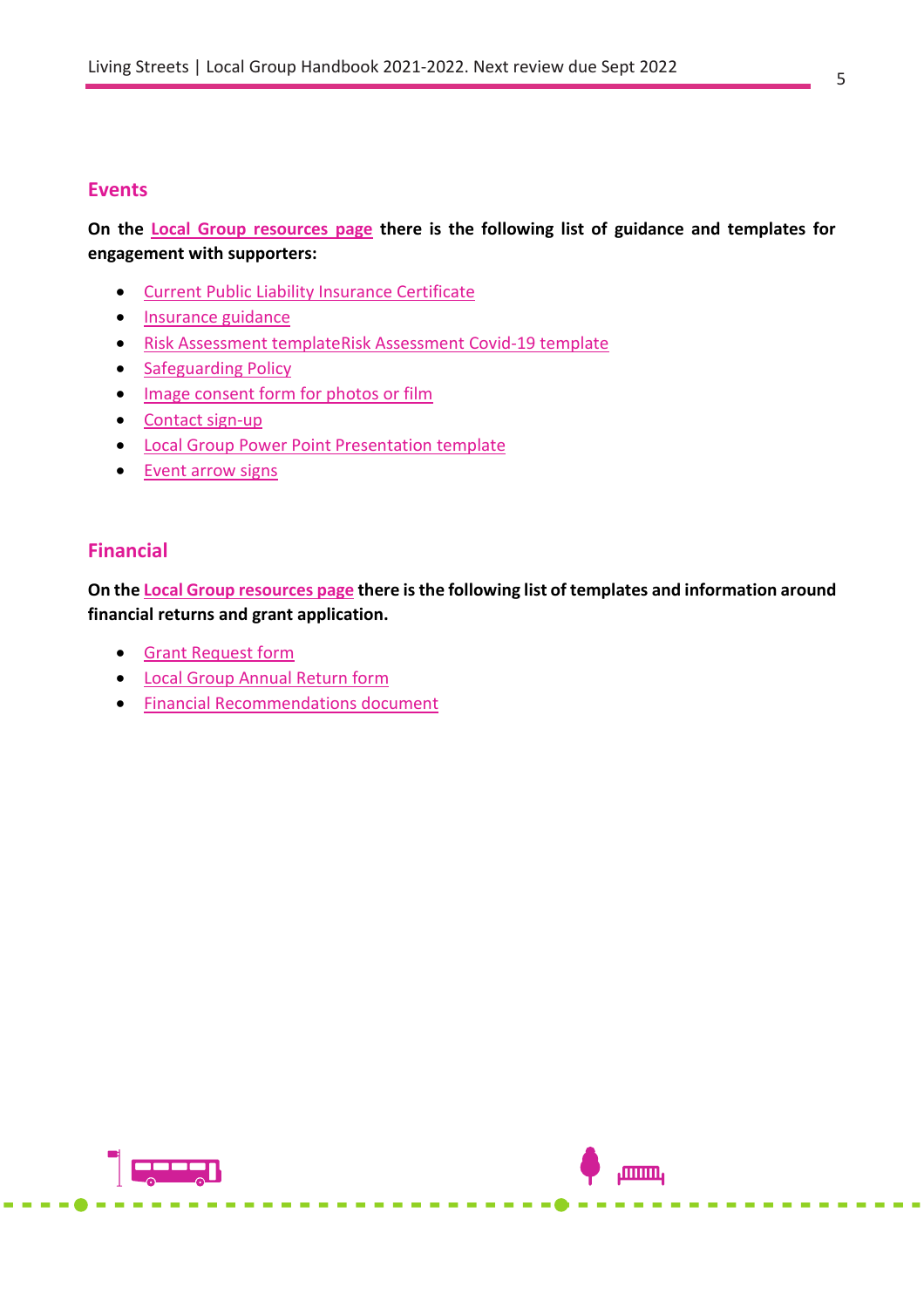## <span id="page-7-0"></span>**PART THREE: GUIDANCE DOCUMENTATION**

#### **Guidance**

**All guidance documents are for the benefit Local Groups both by giving direction and clarifying parameters of decision making.** 

Sending out communications and receiving new sign ups to the Local Group news is essential for promoting campaigns and events. Living Streets has a clear **Data Protection Policy** for Local Groups to follow.

Please read the below FAQ, as it covers several general concerns and the parameters we have established.

#### **Frequently Asked Questions**

1. How do I sign up new people in my area?

At meetings and face to face events you can ask people to complete th[e sign-up sheet.](https://www.livingstreets.org.uk/media/4683/enews-sign-up-form-edited-oct-2019.pdf)

For online sign ups you can direct people to your Local Group sign up page where supporters choose the Local Group they want to hear news from.

If a supporter wants to sign up for news from more than one group then they just complete the page twice or more for each group.

2. How do I communicate with people in my Local Group?

You can email people via your Living Streets email account for operational issues like organising meetings and you can send emails up to 80 people (who have opted in to hear from your Group) from this account also.

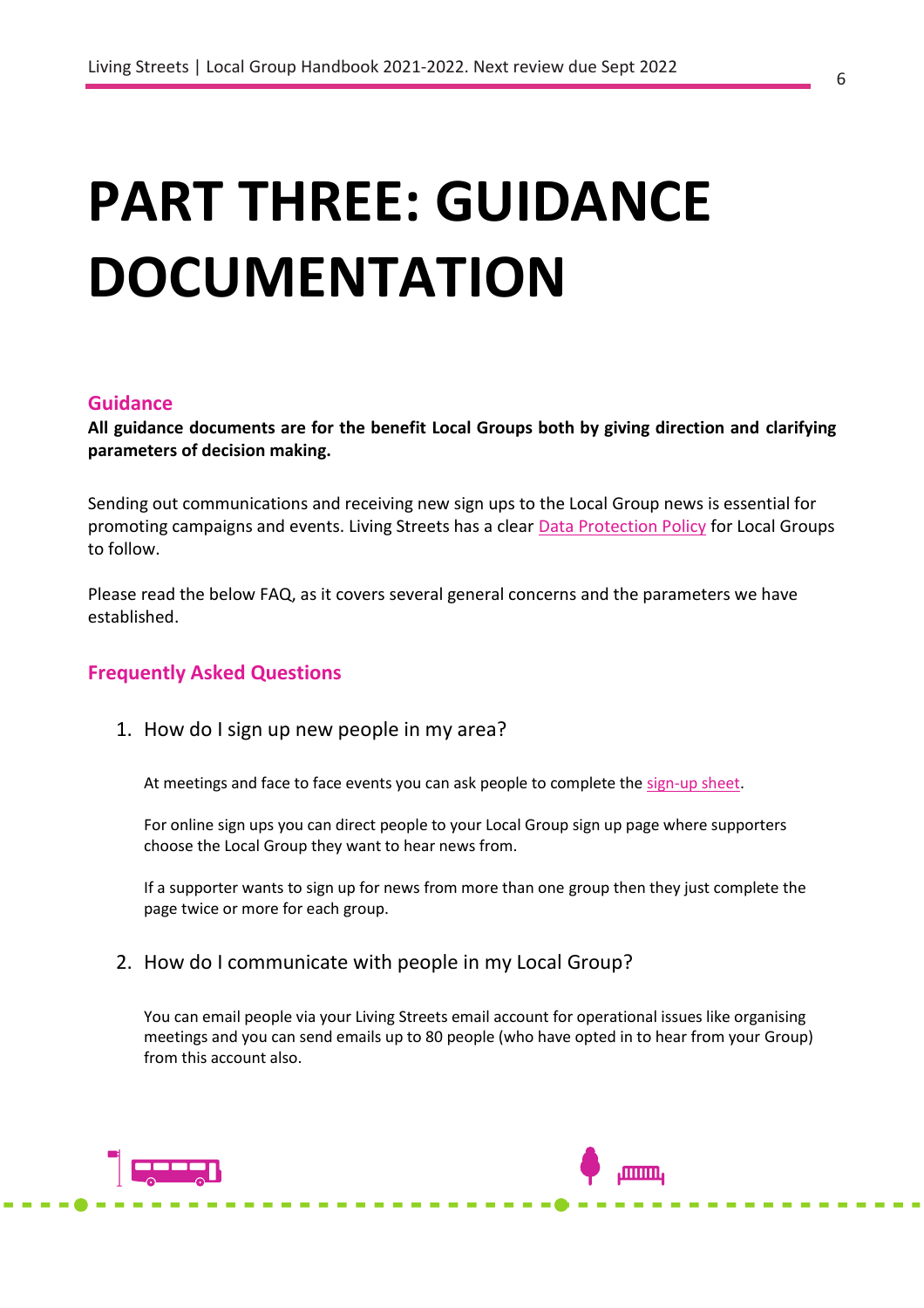All promotional/ broadcast emails should be sent out centrally (on behalf of local groups) by head office. This is required so we can control security, usage and opt-outs. We have a draft guide for [writing](https://www.livingstreets.org.uk/media/6436/email-template-new-group.docx) emails to make it easy for you and quick for us to create. Living Streets is unable to send you details of supporters who have not opted in to hear from Local Groups.

You can use your personal email address for core group liaison and to discuss issues with a few key members of your group. As you have one Living Streets email account, you will need to discuss aspects of your campaigns and organisational matters between a few select people before you put out messages to the wider group. You can use your personal telephone to communicate with core members of your group – using text, calls and WhatsApp as appropriate. You should only include those people in your group who wish to be contacted in this way.

#### 3. How do I transfer data?

What do I need to do to make sure it is ok to pass on details of group members to Head Office as required in the Local Groups Charter?

Including the Data Protection statement within this policy will allow the transfer of data to Living Streets head office. This needs to be transferred following th[e Guidance on Data Transfer](https://www.livingstreets.org.uk/media/5927/gdpr-guidance-for-local-groups-november-2020.pdf)  [document.](https://www.livingstreets.org.uk/media/5927/gdpr-guidance-for-local-groups-november-2020.pdf) You will need to pass on details of groups members every six months.

#### 4. How do I manage data?

Groups are not expected to adopt elaborate security measures but you should take sensible precautions to guard against unnecessary risks. For example, if you hold data in a spreadsheet which you have created to send to Head Office or to type up contacts from an event this folder needs to be password protected so that family members who use the PC cannot view it. Maintain an attitude that you are responsible for someone else's property and be aware of the potential risks to your Group and Living Streets if some or all your data was lost. Under GDPR legislation Living Streets is the Data Controller and as such liable for any breach of confidentiality or mismanaged data.

We should not retain personal data for longer than necessary so if we have no further need for it then it should be deleted.

#### 5. Should we delete someone's data if they ask us to?

If someone opts out from future communication from Living Streets you should delete their details from your address list and ensure the information is also passed to Living Streets Head Office. This includes both paper data and online contacts.

6. How do Living Streets manage data for Local Groups?

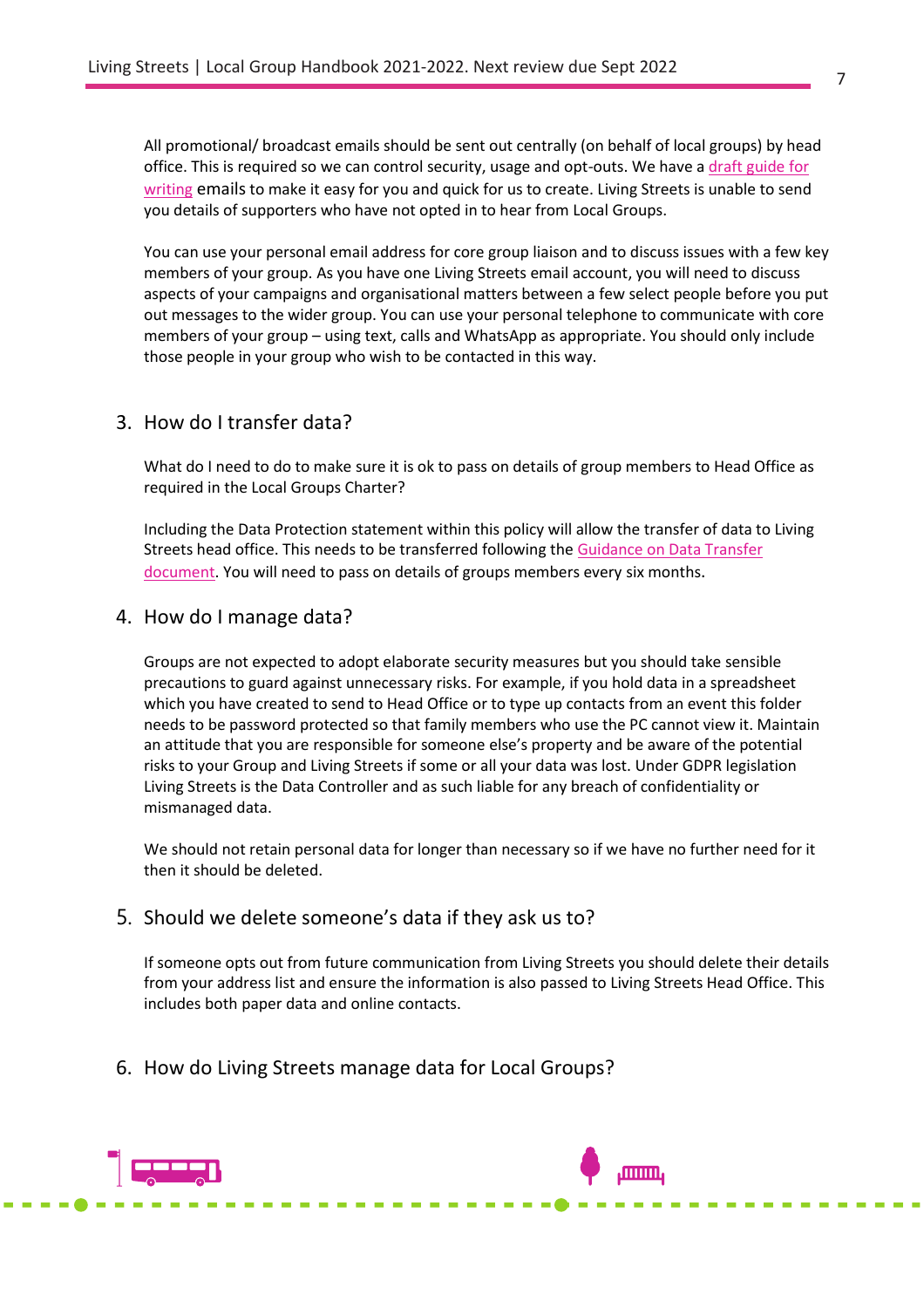How will Living Streets let me know about supporters in my area?

Living Streets will regularly email supporters to tell them there is a Local Group in their area. Living Streets will direct supporters to the Local Group pages on the website so interested supporters can contact you directly or sign up to your news. If they sign up to your news you receive an email to your Living Streets email address with their contact details. Living Streets is also able to send supporters in your area emails from head office about your activity, events or campaigns.

Why can't Living Streets send me details of people in my area?

If the supporter has not agreed to allow Living Streets to disclose their data to a Local Group, it would be a breach of data protection legislation to do so.

#### 7. What systems can I use?

You have a Living Streets email account with Office 365. This is your main contact address and is published on your Local Group webpage. You cannot use another email provider for broadcast emails.

The Information Commissioner's Office (ICO) have acted strongly against charities where volunteers and local groups have been passed personal data and then used their own systems, and/or email providers such as 8Hotmail or Mailchimp, to process this data. The ICO requires Living Streets, the data controller, to have robust systems in place to ensure data is always managed securely and is only used for the predefined purposes. We are unable to release data out of these systems.

Core organisers of a group can exchange phone numbers to discuss issues on text or other platforms. This may form a key part in your operational organisation.

8. How can Living Streets help me?

If you have questions, then you can get in touch directly with Living Streets via the contact details at the end of this Handbook. If you need to email Living Street supporters in your area, then you can follow the [email writing guidance](https://www.livingstreets.org.uk/media/6436/email-template-new-group.docx) provided on the resources page including a template email form.

amm.

#### <span id="page-9-0"></span>**Data Protection Policy for Local Groups**

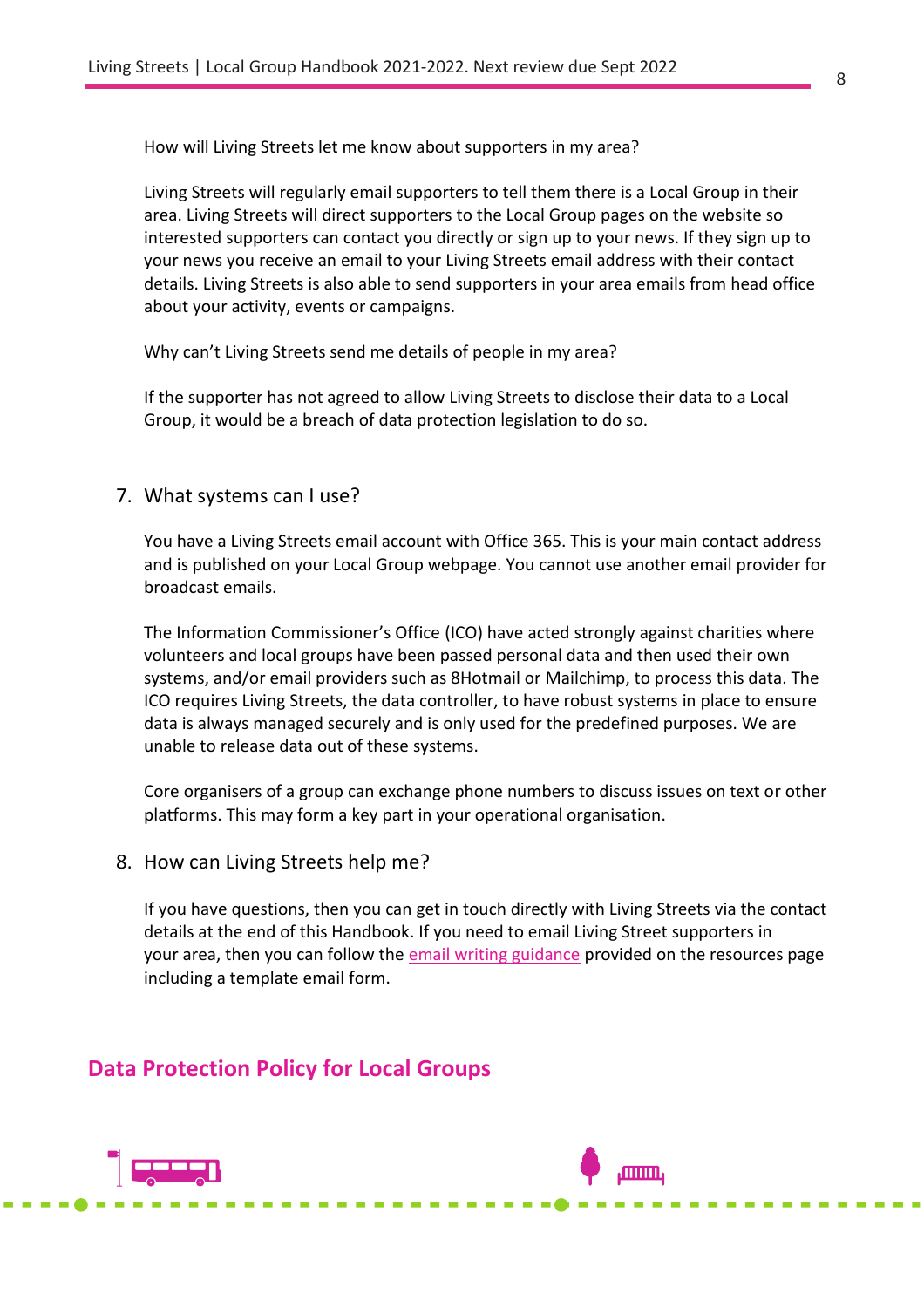#### **Definitions**

**The Charity** – Living Streets, a registered charity

**Data Controller** – the entity with overall responsibility for data collection and management. The Charity (Living Streets) is the Data Controller for the purposes of this policy.

**Personal data** – any information which enables a person to be identified. Certain sensitive information must have the individual's explicit consent

**Data Subject** – a person about whom data is held

**Responsible Person** – Faheza Peerboccus, Director of Finance and Resources

**Register of Data Systems** – a register of all systems and contexts in which personal data is processed by the Charity

**Data Processor** – an individual or organisation handling or processing data (e.g a sub-contractor on behalf of the data controller)

**Privacy Notice** - a statement used to explain the data controller's policies on how they process the data that is within their control and meet legal requirements

**Information Commissioner** – the official independent regulator of data in the UK **GDPR** – General Data Protection Regulation – an EU wide law, enforced in the UK by the Data Protection Act 2017

#### 1. **General provisions of this policy**

- a. This policy applies to all personal data processed by Living Streets Local Groups on behalf of the charity.
- b. The Board of Trustees recognises its overall responsibility for ensuring that Living Streets complies with its legal obligations.
- c. All the Charity's Local Groups are required to follow this Data Protection for Local Groups policy.
- d. This policy shall be reviewed at least annually and made available through the Local Group Resources page.

#### 2. **Data Protection Principles**

- a. As Data Controller, the Charity is committed to process data in accordance with its responsibilities under GDPR. Local Groups processing data are also bound by these responsibilities. Article 5 of GDPR require the Data Controller to**:**
	- i. processed lawfully, fairly and in a transparent manner in relation to individuals ('lawfulness, fairness and transparency');
	- ii. collected for specified, explicit and legitimate purposes and not further processed in a manner that is incompatible with those purposes; further processing for archiving purposes in the public interest, scientific or historical research purposes or statistical purposes shall not be considered to be incompatible with the initial purposes ('purpose limitation');

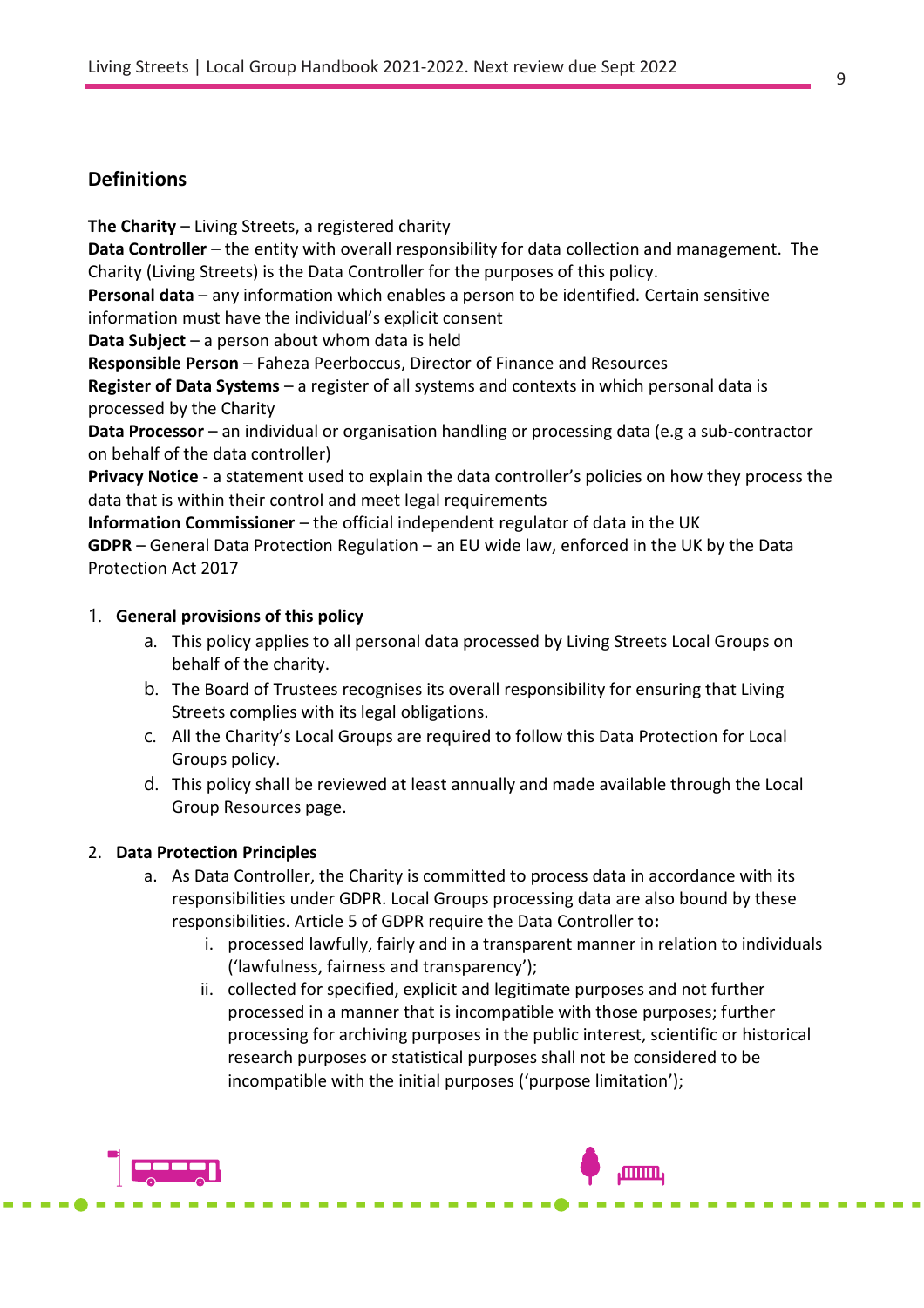- iii. adequate, relevant and limited to what is necessary in relation to the purposes for which they are processed ('data minimisation');
- iv. accurate and, where necessary, kept up to date; every reasonable step must be taken to ensure that personal data that are inaccurate, having regard to the purposes for which they are processed, are erased or rectified without delay ('accuracy');
- v. kept in a form which permits identification of data subjects for no longer than is necessary for the purposes for which the personal data are processed; personal data may be stored for longer periods insofar as the personal data will be processed solely for archiving purposes in the public interest, scientific or historical research purposes or statistical purposes subject to implementation of the appropriate technical and organisational measures required by the GDPR in order to safeguard the rights and freedoms of individuals ('storage limitation');
- vi. processed in a manner that ensures appropriate security of the personal data, including protection against unauthorised or unlawful processing and against accidental loss, destruction or damage, using appropriate technical or organisational measures ('integrity and confidentiality').

#### 3. **Responsible Person (Data Protection Officer)**

- a. The Responsible Person shall take responsibility for the Charity's ongoing compliance with this policy. Their responsibilities in relation to Local Groups shall include:
	- i. Briefing and advising the Local Group coordinators on data protection responsibilities;
	- ii. Reviewing data protection and related policies;
	- iii. Ensuring that data protection is covered at initial Local Group sign up stage
	- iv. Approving unusual or controversial disclosures of personal data
	- v. Electronic security of Living Streets' email mailboxes
	- vi. Maintaining a [log of data protection incidents](https://livingstreets.sharepoint.com/:x:/g/LivingStreets/EbWe0r_1jRFAvMw6NBZ2miABD5u6aG77ZSQa7jBXWu0YAA?e=Y3Xpax) reported via incident reports
	- vii. Embedding suitable operational procedures via the data protection action [plan](https://livingstreets.sharepoint.com/:w:/r/LivingStreets/Finance%20%20Operations/All%20staff/Data%20Protection/DP%20Policy%20Document%20Links/Protection%20Action%20Plan%20Template.docx?d=w4496b66e3e5d4c6698d2180c7a34134f&csf=1&e=lVGtHO) in order to ensure compliance

#### 4. **Lawful, fair and transparent processing: Register of Data Systems and Subject Access Requests**

- a. To ensure its processing of data is lawful, fair and transparent, the Charity shall maintain a [Register of Data Systems.](https://livingstreets.sharepoint.com/:x:/r/LivingStreets/Finance%20%20Operations/All%20staff/Data%20Protection/DP%20Policy%20Document%20Links/Register%20of%20Data%20Systems.xlsx?d=wefe15767f07f45c0b68098561fcb5a5a&csf=1&e=rdUncZ) *The central log of personal data records is kept within Human Resources under restricted access.*
- b. The Register of Data Systems shall be reviewed at least annually.
- c. Individuals have the right to access their personal data and any such requests made to the charity shall be dealt with in a timely manner.
- d. All contacts including supporters have the right to request access to all information stored about them. Subject access requests must be in writing. All staff and volunteers are required to pass on anything which might be a subject access request to the



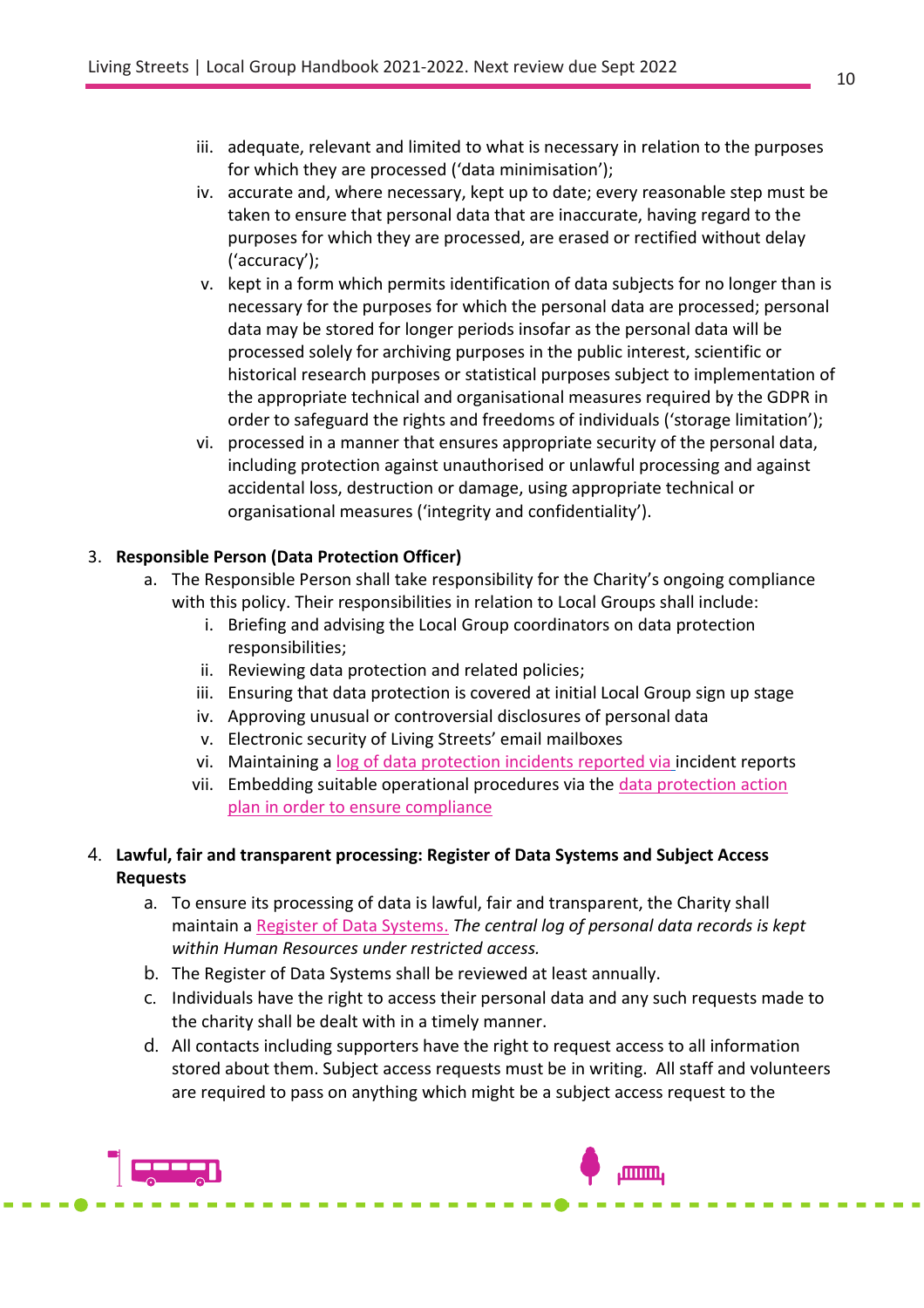Responsible Person without delay. Any Subject Access Requests will be handled by the Responsible Person within the required time limit (30 calendar days). As a charity, Living Streets is not subject to freedom of information requests. However, any eligible body which Living Streets is working on behalf of will be supplied with information required to comply with any freedom of information requests made to them.

e. Volunteers and staff have the right to access any data held on them to ensure that information is being used fairly. Living Streets will respond within the time limit required for subject access requests (30 calendar days) and will refuse only in the interests of protecting other volunteers or staff members.

#### 5. **Lawful purposes**

- a. All data processed by the Local Groups must be processed on one of the following lawful bases: consent, contract, legal obligation, vital interests, public task or legitimate interests [\(see ICO guidance for more information\)](https://ico.org.uk/for-organisations/guide-to-the-general-data-protection-regulation-gdpr/lawful-basis-for-processing/).
- b. The Charity shall note the appropriate lawful basis in the Register of Systems.
- c. Where consent is relied upon as a lawful basis for processing data, evidence of opt-in consent shall be kept with the personal data.

#### 6. **Communication Purposes**

- a. When communicating with group members about operational matters use the official Living Streets email account. All emails to more than one individual require the recipient addresses to be in the bcc field. When communicating with group members about events and campaigns send emails via Living Streets headquarters.
- b. Local Groups should use the Local Group sign up form and online sign up to news webpage to add new contact. These names are then added to the Local Group address list in the email mailbox by the coordinator/ chair of the Group. These contacts are shared with Living Streets by sending via email to the Local Engagement staff member every 6 months to add to the Charity database.
- c. Where communications are sent to individuals based on their consent, the option for the individual to withdraw their consent should be clearly available by giving an unsubscribe option to receiving emails.
- d. Using external newsletter providers does not meet our GDPR standards as the charity needs to keep an up to date record of opt ins and opt outs using the central system.

#### 7. **Keeping only the minimum data required**

a. The Charity shall ensure that personal data are adequate, relevant and limited to what is necessary in relation to the purposes for which they are processed.

**finnin**,

8. **Accuracy**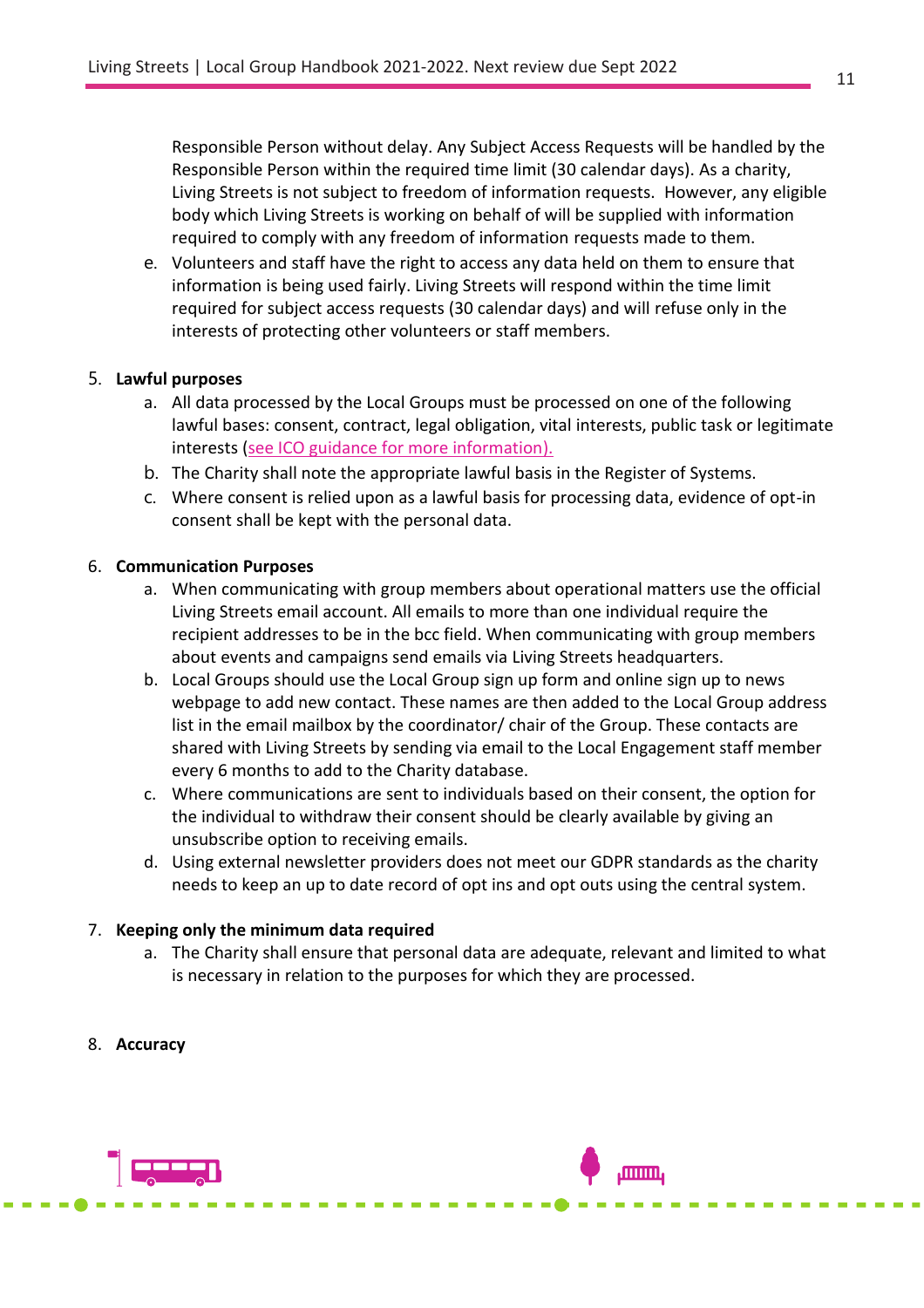- a. The Charity shall take reasonable steps to ensure personal data is accurate. Local Groups processing data are also required to make sure inaccuracies are reported to the Charity.
- b. Where necessary for the lawful basis on which data is processed, steps shall be put in place to ensure that personal data is kept up to date.

#### 9. **Archiving / deleting data**

- a. To ensure that personal data is kept for no longer than necessary, the Local Group can delete any contacts who wish to unsubscribe from receiving emails. The Locla Group should also notify the Charity of any changes.
- b. The data retention policy shall consider what data should/must be retained, for how long, and why. In general, records will be maintained for no longer than three years. All data held on paper should be shredded immediately once records are transferred online.

#### 10. **Keeping data secure**

- a. The Charity shall ensure that personal data is stored securely using modern software that is kept-up-to-date.
- b. Access to personal data shall be limited to personnel within the Group who need access and appropriate security should be in place to avoid unauthorised sharing of information.
- c. When personal data is deleted this should be done safely such that the data is irrecoverable.
- d. Appropriate IT security, back-up and disaster recovery solutions shall be in place.
- e. All staff will be required to read and sign the [Data Protection Declaration](https://livingstreets.sharepoint.com/:w:/r/LivingStreets/Finance%20%20Operations/All%20staff/Data%20Protection/DP%20Policy%20Document%20Links/Data%20Protection%20Declaration.docx?d=we3c3e80bfcc6495da4a0e28bec096d0b&csf=1&e=TcQn2w) and to take reasonable steps to maintain the security of personal data. Staff using their own digital devices shall comply with the [BYOD policy](https://livingstreets.sharepoint.com/:w:/r/LivingStreets/Finance%20%20Operations/All%20staff/Data%20Protection/DP%20Policy%20Document%20Links/Bring%20Your%20Own%20Device%20(BYOD)%20Policy.docx?d=wa0bb916b5c424b618736aa0ab1d87355&csf=1&e=sJAHQl)*.*

#### 11. **Data Sharing**

- a. When individuals sign up to receive news of a Group at an event then these contacts need to be sent securely to the Charity to add to their database. When individuals sign up to receive news of the group via the website these are automatically sent to the Group securely by email.
- b. As a group you cannot pass on a person's details unless you have their consent to do so. This does not apply to contacts in the public domain such as council officers or members of organisations. The Charity may ask another organisation to process data on its behalf. However, the responsibility of what is processed (by the data processor) and how remains with the Charity as data controller. GDPR requires there to be a written contract with all data processors. Managers commissioning a service are responsible for ensuring a contract is in place. Recommended contract conditions can be found here:
	- i. a **Data Processor** [Agreement](https://livingstreets.sharepoint.com/LivingStreets/Finance%20%20Operations/Data%20Protection/Revised%20DP%20Policy%202019/Data%20Processing%20agreement-%20DPA%20.docx) [including a [Data Security Audit Questionnaire](https://livingstreets.sharepoint.com/LivingStreets/Finance%20%20Operations/All%20staff/Human%20Resources/Data%20protection/DP%20Policy%20Document%20Links/DPA%20Security%20Audit%20for%20processors%20template.docx)

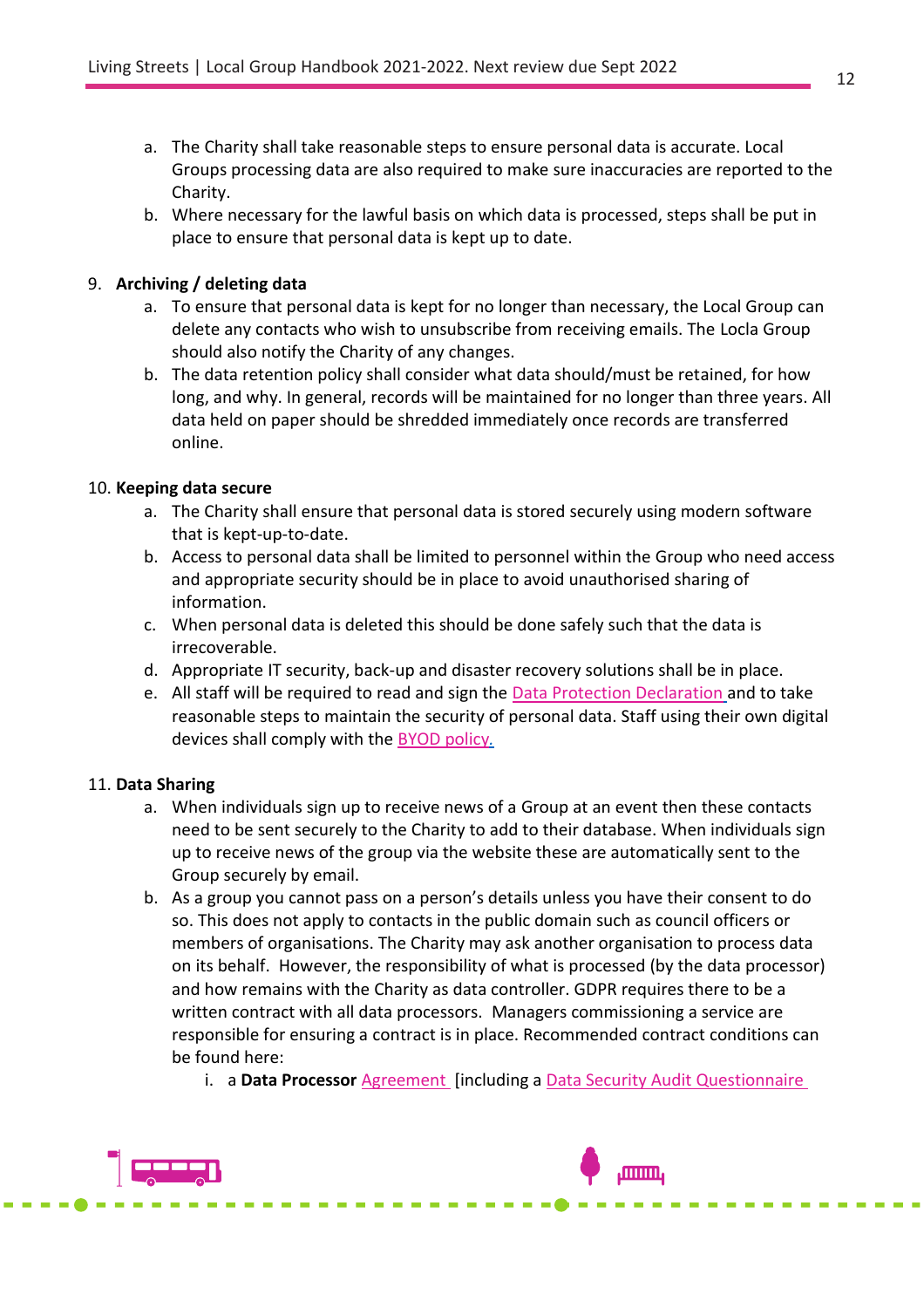- ii. [A Central Log of data processors](https://livingstreets.sharepoint.com/:x:/g/LivingStreets/EZPLX7ej_8JRjMjIdrJ09KMBjJXGrzyHOSkI0LxYtwTOiw?rtime=lyod2pFB10g) maintained by the Data Protection Officer
- iii. Transfer of data to any third party will be carried out by secure means. (Full [guidance is available here\)](https://livingstreets.sharepoint.com/:w:/r/LivingStreets/Finance%20%20Operations/All%20staff/Data%20Protection/DP%20Policy%20Document%20Links/Travelling%20safely%20with%20Data%20Policy.docx?d=w91cfd4ddadef4f45857729616c26b8c4&csf=1&e=WXkJET)

#### 12. **Breach of security**

a. In the event of a breach of security leading to the accidental or unlawful destruction, loss, alteration, unauthorised disclosure of, or access to, personal data, the Charity shall promptly assess the risk to people's rights and freedoms and if appropriate report this breach to the ICO [\(more information on the ICO website\)](https://ico.org.uk/for-organisations/guide-to-the-general-data-protection-regulation-gdpr/personal-data-breaches/). Local Group are required to report any breach to the Charity immediately.

#### 13. **Consent**

- a. Consent will normally not be sought for most processing of information about Local Groups. However, any volunteer details to be disclosed for purposes unrelated to their work for Living Streets (e.g. financial references), will be subject to their consent.
- b. Information about contacts and supporters (including photographs) will only be made public with their consent.
- c. 'Sensitive' data about contacts and supporters will be held only with the explicit consent of the individual. Consent should be given in writing, although in instances it is not always possible, verbal consent will always be sought for processing data. In all cases it will be documented on the relevant system that consent has been given.
- d. All data subjects will be given the opportunity to opt out of their data being used in particular ways, such as the right to opt out of direct marketing (see Privacy Notices below).

#### 14. **Example Privacy Notices**

- a. The following Privacy Notices have been approved and should be used as models:
- b. **Campaign actions:**
	- i. Living Streets is gathering your data to process this action. We would like to tell you about campaign progress, ways you can support and other news. We won't share your details with any third parties, and you can unsubscribe at any time.
	- ii. Would you like to be kept up to date with our news and campaign by email? Yes [] No []
	- iii. Would you like to hear about how you can support our work through donations? Yes [] No []
- c. **Beneficiary data collection, Other contexts:**
	- i. Living Streets is gathering your data to process this action. We would like to tell you about project activity and progress, ways you can support us and other news. We won't share your details with any third parties, and you can unsubscribe at any time.
	- ii. Would you like to be kept up to date with our news and campaign by email? Yes  $[$  No  $[$   $]$

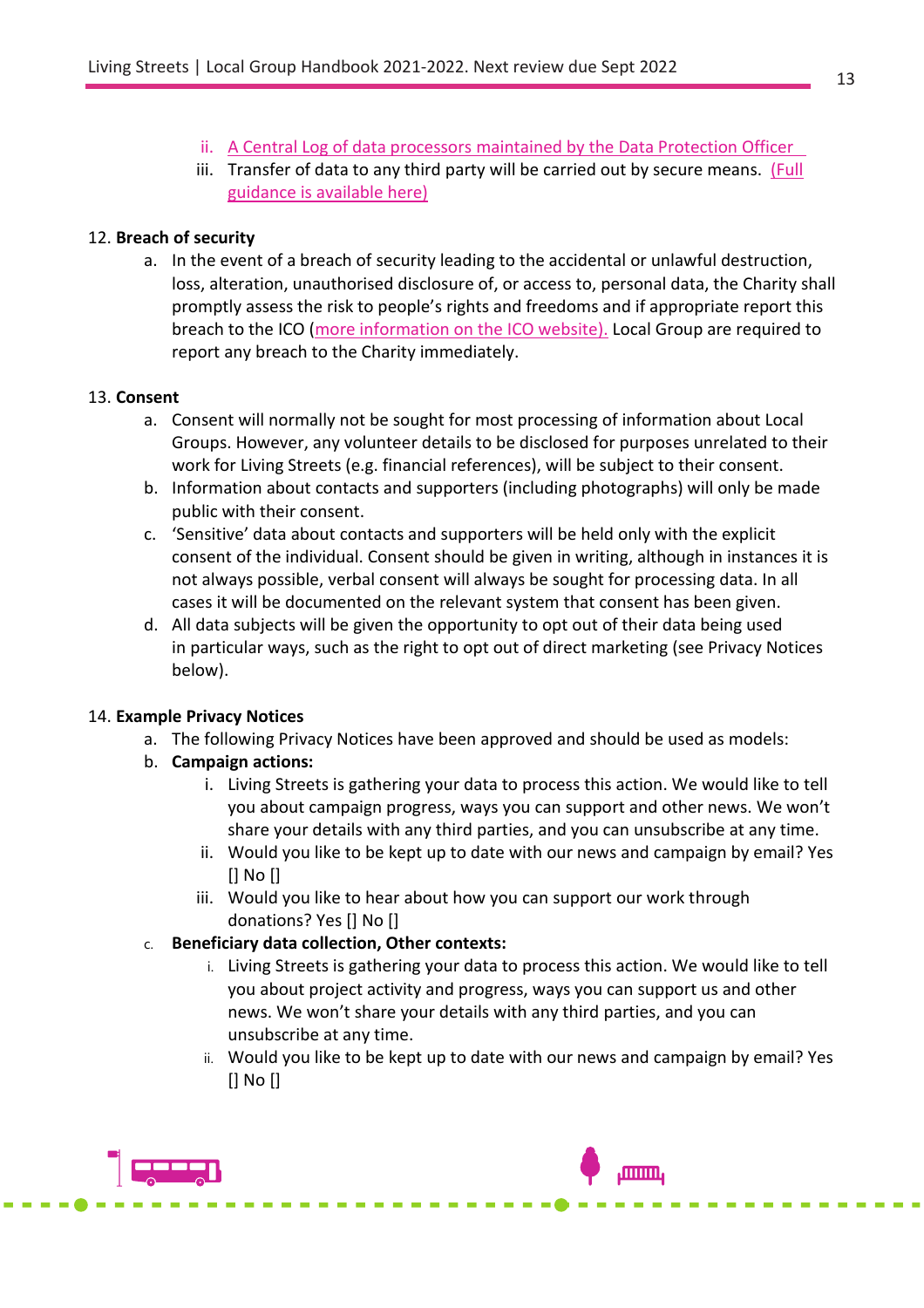iii. Would you like to hear about how you can support our work through donations? Yes [] No []

#### **GLOSSARY OF SUPPORTING DOCUMENTS**

| <b>DOCUMENT</b>                      | <b>DESCRIPTION</b>                            |
|--------------------------------------|-----------------------------------------------|
| Sign Up form at meetings and events  | Template used to allow individuals to sign up |
|                                      | to receive news with GDPR opt in              |
| Online local group news sign up page | Page linked from all Local Group webpages     |
|                                      | for sign up to news                           |
| <b>Guidance on Office 365</b>        | Document with clear guidance on how to use    |
|                                      | the Living Street Group's mailbox             |

#### **Public Liability Insurance**

Living Streets Local Groups are covered by Living Streets' Public Liability insurance policy for a range of activities.

Please read the **[guidance notes](https://www.livingstreets.org.uk/media/6405/public-liability-evidence-2021-2022.pdf)** carefully, as it's crucial that all Local Groups know what activities are covered and any related conditions.

**All Local Groups and Local Group campaigners must only carry out the activities permitted by the insurance policies when acting on behalf of the Group.** Undertaking an activity not covered by our



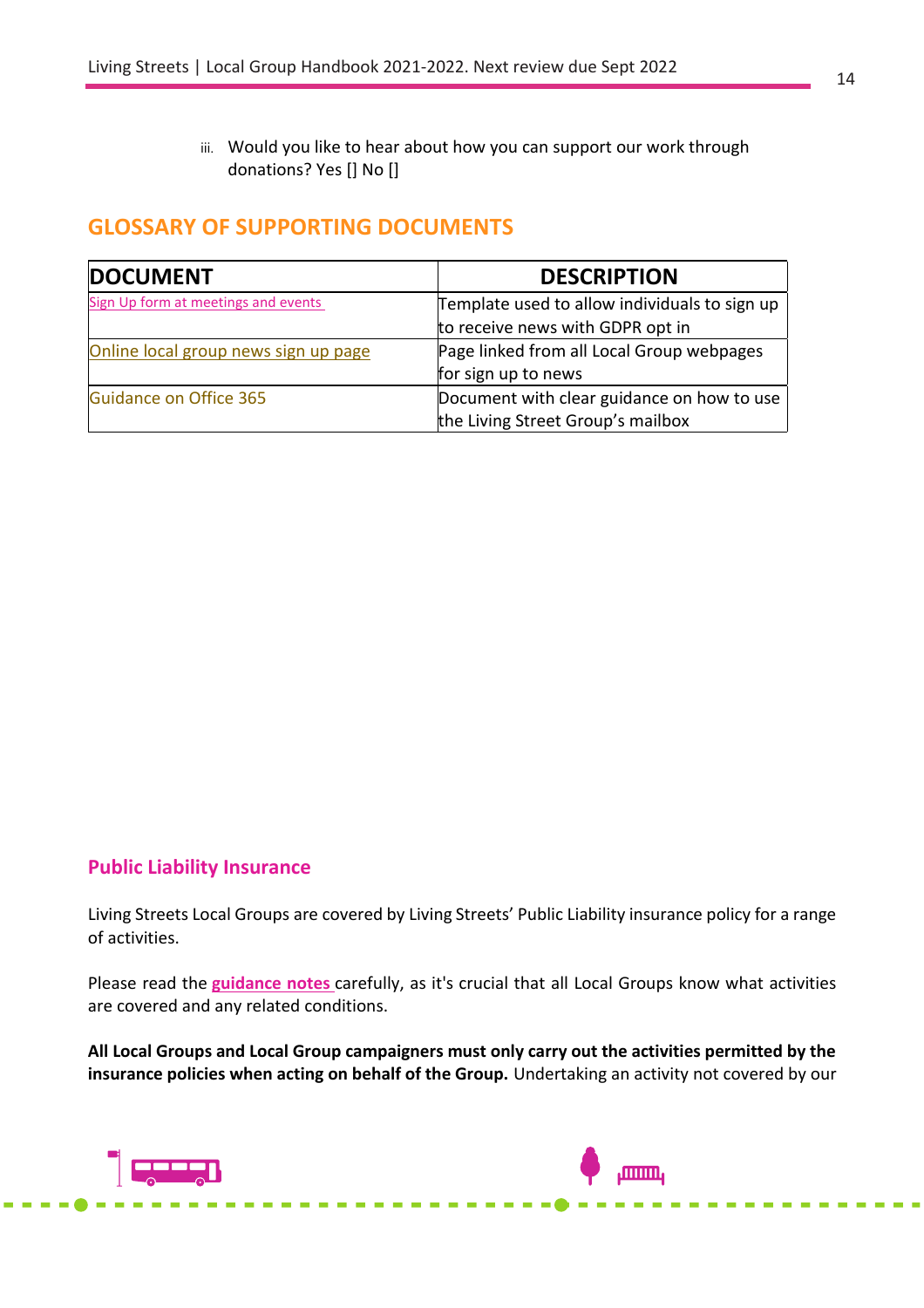insurance may make the individuals concerned and Living Streets liable for the full cost of any claim made.

You will often need to prove that you have Public Liability insurance cover before booking a stall or organising an event. Download a copy of the certificate.

**You will only be covered by Living Streets Indemnity Insurance if a thorough risk assessment is undertaken prior to events and you have the landowner's/ principal owner's consent to run the event. See note below for guidance. A [template risk assessment](https://www.livingstreets.org.uk/media/2772/risk-assessment-template.doc) is available for you to use. An example of a completed risk assessment is also available.**

Examples of the events that you will need to risk assess:

- Public meetings consider the size of the meeting, the location and any evacuation procedures;
- On street action/audits/meetings/videoing etc. consider issues with traffic, crossing points and weather;
- Stalls on streets/shopping centres/community events consider weather, safety of stand and equipment, security of people on stand and any trip hazards.

If you are undertaking any fundraising activities, please ensure that you read the insurers guidance on this activity.

If a risk is judged to be 'high risk' a measure must be identified and implemented that lowers the risk.

Risk assessments should be shared with others within the Group, but they do not need to be sent to Living Streets HQ for approval.

<span id="page-16-0"></span>**There is also a** risk assessment specifically around covid-19

#### **Safeguarding**

Living Streets actively encourages Local Groups to hold events in the community to promote discussion and support for campaigns. It is important that Local Groups feel well informed and supported when it comes to safeguarding. Local Groups members are not DBS checked because Living Streets does not want groups to take responsibility for children, young people, or adults at risk. At the beginning of led walks, events or activities it is important to start with a reminder that individuals are responsible for themselves and any child, young person or adult at risk are the responsibility of an adult parent or carer.

amm.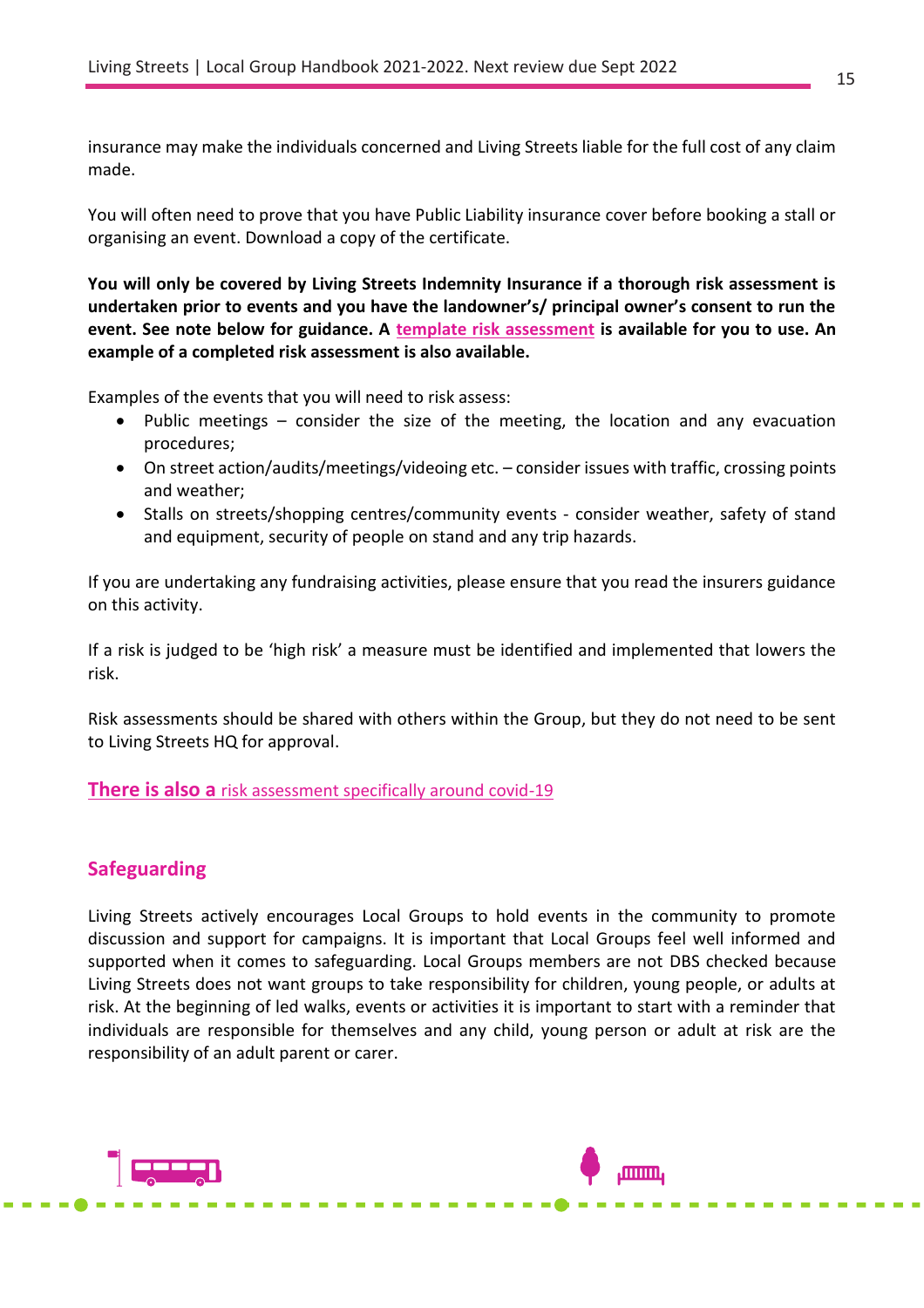The Living Streets Safeguarding Policy clearly covers the work with Local Groups. "This stipulates that as part of their community engagement and attending events that they do not take responsibility for children, young people and adults at risk. They always ensure parents, carers or an advocate is present with children, young people or adult at risk and convey these parameters when introducing themselves."

#### **For the full Safeguarding Policy go [here.](https://www.livingstreets.org.uk/media/4609/safeguarding-policy-sept-2019-for-website-and-staff-handbook.pdf)**

The following guidance clarifies the detail of how to work within the community and specifically the parameters outlined when working with children, young people and adults at risk. Please read carefully.

#### **1. Local Group Safeguarding Guidance for Children, Young People and Adults at Risk:**

- a. In the course of undertaking activities as a Living Streets Local Group member, you may come into contact with children, young people or adults at risk.
- b. It is important that everyone understands that Living Streets' Safeguarding Policy applies to all Living Streets Local Group members whenever they undertake activity on behalf of, or in support of, Living Streets. It is intended to protect the children, young people and adults at risk you come into contact with, reduce the risk to you of false allegations, and safeguard the reputation of Living Streets.
- **2. Guidance for Local Groups who don't intend to work with children, young people or adults at risk**
	- a. The guidance below is for individuals who may come into contact with children/young people/ adults at risk through local group activities or community events not specifically targeted at children or young people. An example might be a stall at community event, offering general information on Living Streets.
		- i. Always work in pairs, unless you know that you won't come into contact with children/young people/ adult at risk.
		- ii. Don't allow yourself to be alone with a child/young person/adult at risk, where no other adults can see you. For example, if a child/young person/ adult at risk asks where the toilet is, give directions but don't take them.
		- iii. If your stall provides activities or freebies likely to appeal to children (e.g. colouring, craft or quizzes), ensure that the individuals staffing the stall understand and adhere to the Living Streets guidance for working with children/ young people/ adults at risk.
		- iv. If you are running a led walk, street audit or campaign event for better walking routes suitable for family groups, make sure no unaccompanied children (or young people under 18) attend. Ensure parents and carers are aware of this requirement in your communications.
		- v. Remind any adults who attend with children that they must remain with them at all times. Within this context you cannot take responsibility for any

.mmm.

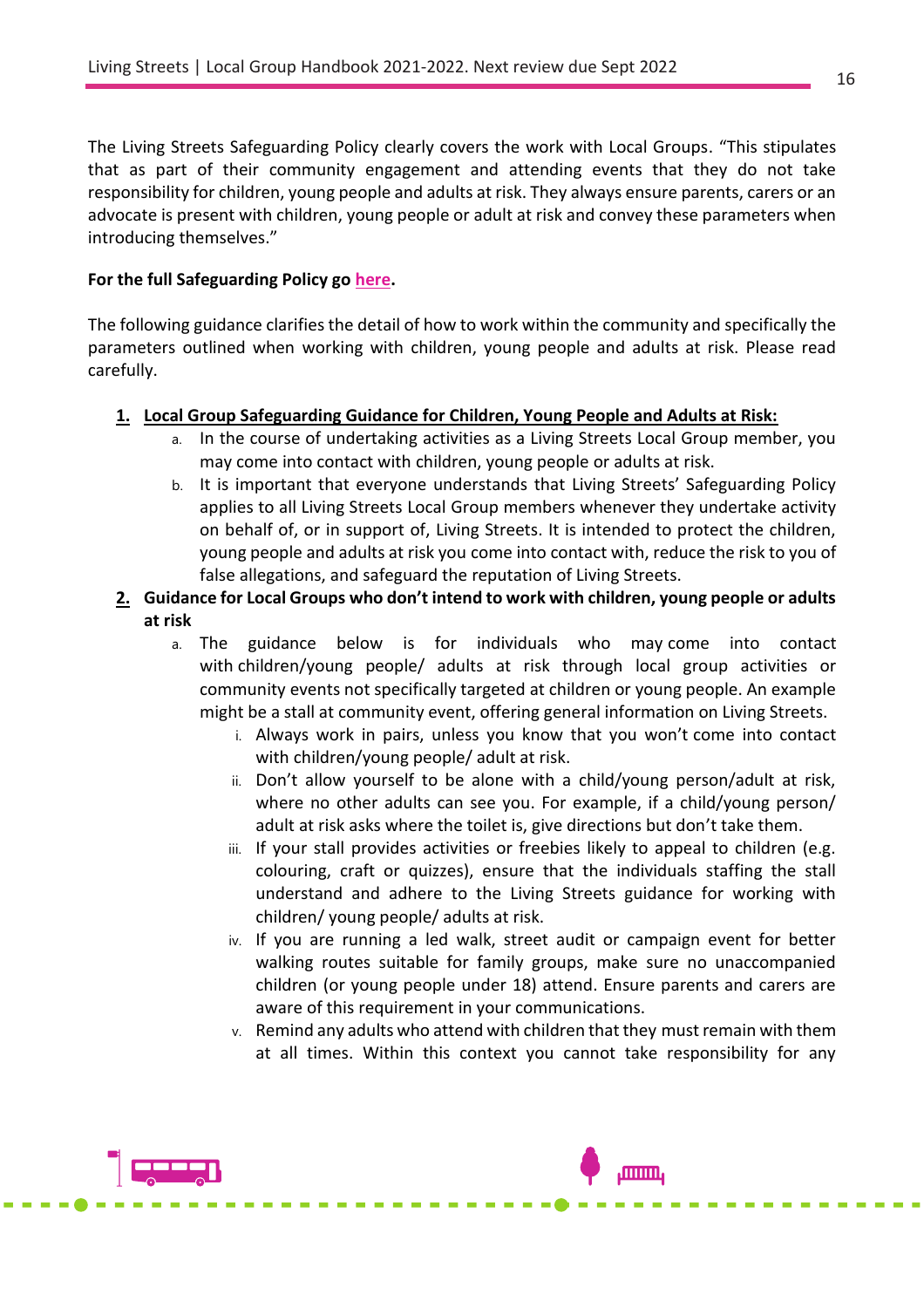children/ young people present, even if they are known to you (other than your own child).

- vi. Remind all those present they are responsible for themselves so that if any individuals present are adults at risk you are not in a position of responsibility for them.
- b. If you are running a talk or a meeting about local campaign issues, make sure any young people (any persons under 18) who may be interested in attending are accompanied by an adult. Living Streets does not suggest that Local Groups members will undertake regular\* or unsupervised activity with children/ young people/ adults at risk. Local Group members are not trained to undertake regular activity with children on behalf of Living Streets.
- c. \*Regular as defined by the Disclosure and Barring Service (DBS): *The new definition of regulated activity (i.e. work that a barred person must not do) in relation to children comprises, in summary:*
	- i. *unsupervised activities: teach, train, instruct, care for or supervise children, or provide advice/ guidance on well-being, or drive a vehicle only for children;*
	- ii. *work for a limited range of establishments ('specified places'), with opportunity for contact: e.g. schools, children's homes, childcare premises. Not work by supervised volunteers;*
	- iii. *Work under (i) or (ii) is regulated activity only if done regularly: "regularly" is defined in detail on the following pages under items (a) to (f).*

**Amm** 

d. This definition of regularly is slightly different for different roles, but is broadly: *…carried out by the same person frequently (once a week or more often), or on 4 or more days in a 30-day period, or overnight*

NB: Local Groups cannot take responsibility for activities that involve children/ young people. Regular activities run by schools often involve parent/carer helpers. These activities are not covered by this guidance. However if a parent/carer is also a Living Streets supporter, they cannot lead or facilitate in a capacity which takes responsibility for any children/ young people and thereby be involved in the delivery of any activity with children/young people at their child's school (other than with their own child), which could be linked in any way to Living Streets. All activities where a Living Streets supporter is present needs to be led and facilitated by the school or have **all** parent/ carers present to ensure the lines of responsibility for welfare and safety never sit with Living Streets. This point does not restrict the holding of activities by Local Groups, but is referring to them being prohibited to leading and being responsible, as Living Streets, for any activities where children/ young people/ adults at risk are present.

If you require any queries on this guidance please contact [Aisha.Hannibal@livingstreets.org.uk](mailto:Aisha.Hannibal@livingstreets.org.uk)

#### <span id="page-18-0"></span>**Financial Recommendation Guidance**

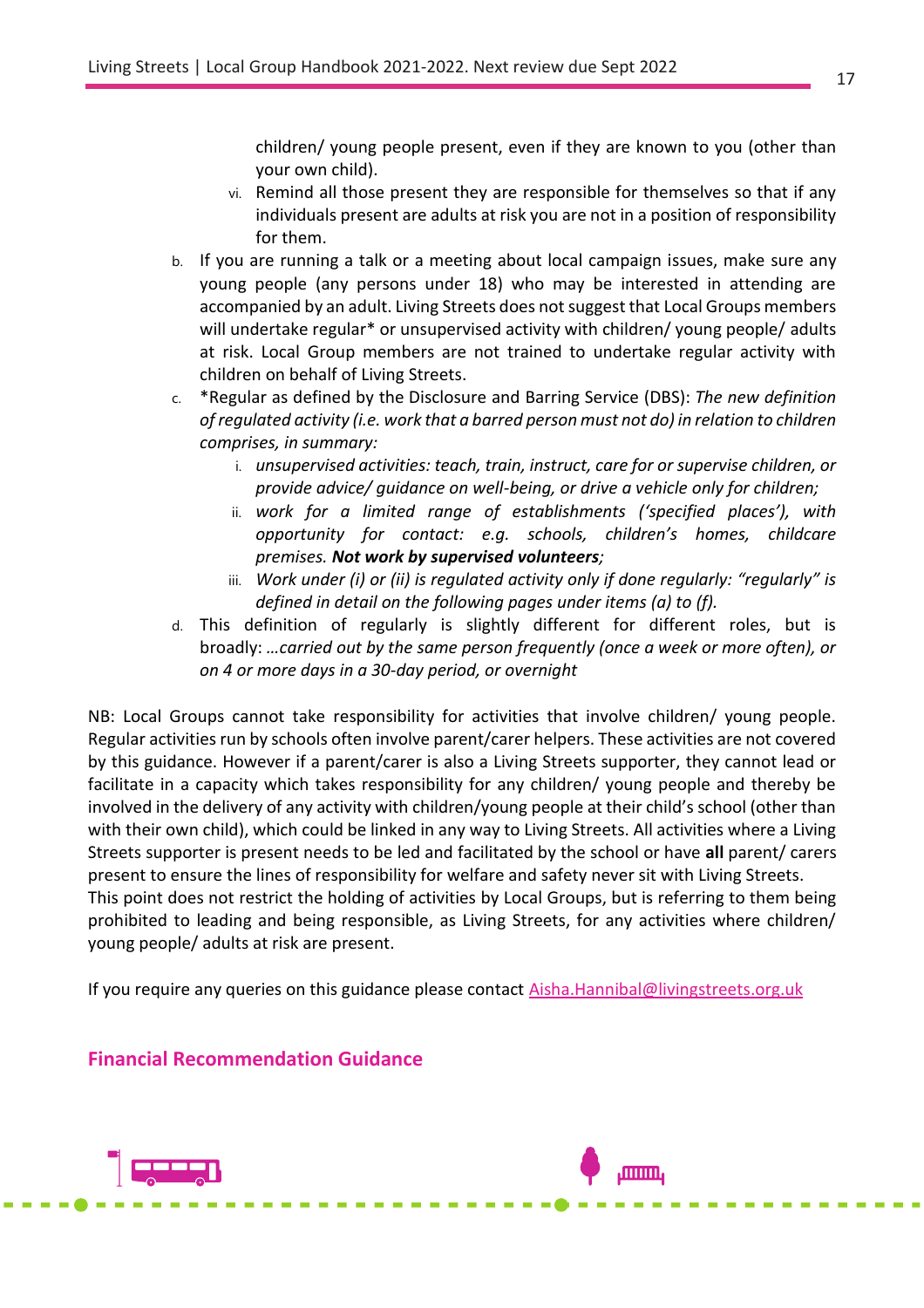#### **Grant payments**

All Local Groups are entitled to receive an annual grant from Living Streets who have a separate bank account set up to manage the funds and accounts from. This does not need to be a business bank account but needs to only be used for Local Group activities.

If a Local Group wants to set up a bank account with the name of their Local Group for accessing community funds and grants, then a letter is needed from Living Streets to support an application. There are two types of grants payable:

- **Start-up grant:** all Local Groups are entitled to a start-up grant of £60 at the point of setting up a group.
- **Annual grant:** all Local Groups are entitled to an annual grant of £120 This grant is subject to review on an annual basis. Groups that have not spent their grant for the previous two years without good reason will not receive a grant for the following year.

#### **Timescales**

The financial year runs from October to September. Local Groups can apply for grants twice in the year. Grant applications are welcome in October or February each year. Payment will take no longer than three weeks to process. The Local Group will receive notification once the payment has been made.

#### **Financial records**

We recommend that Local Groups keep a record of expenditure (including receipts and invoices where applicable) that relate to the grant received in the year. At the end of the financial year each Local Group who has received a grant is required to complete an Annual Return form. Please submit your latest Annual Return prior to the payment of the following year's annual grant.

All forms are updated and held on **[Local Group resources page.](https://www.livingstreets.org.uk/about-us/our-organisation/local-group-resources)**

Please send your Annual Return to [Aisha.Hannibal@livingstreets.org.uk](mailto:Aisha.Hannibal@livingstreets.org.uk)

#### **Resolving Disputes and mitigating conflict**

It is important to plan for potential issues to arise as they can from time to time when working within groups. Living Streets provides support and a procedure to help support Coordinators or members of Local Groups to address issues as and when they arise to come to workable solutions quickly and professionally.

#### <span id="page-19-0"></span>**Dispute Resolution Procedure**

The Dispute Resolution Procedure outlines the commitments that Living Streets provides to mediate through issues if they arise and offers a fair and transparent process available to everyone. It seeks to deal with matters which fall outside of the Local Group Closure Procedure which would apply if there is a breach against the Charter.

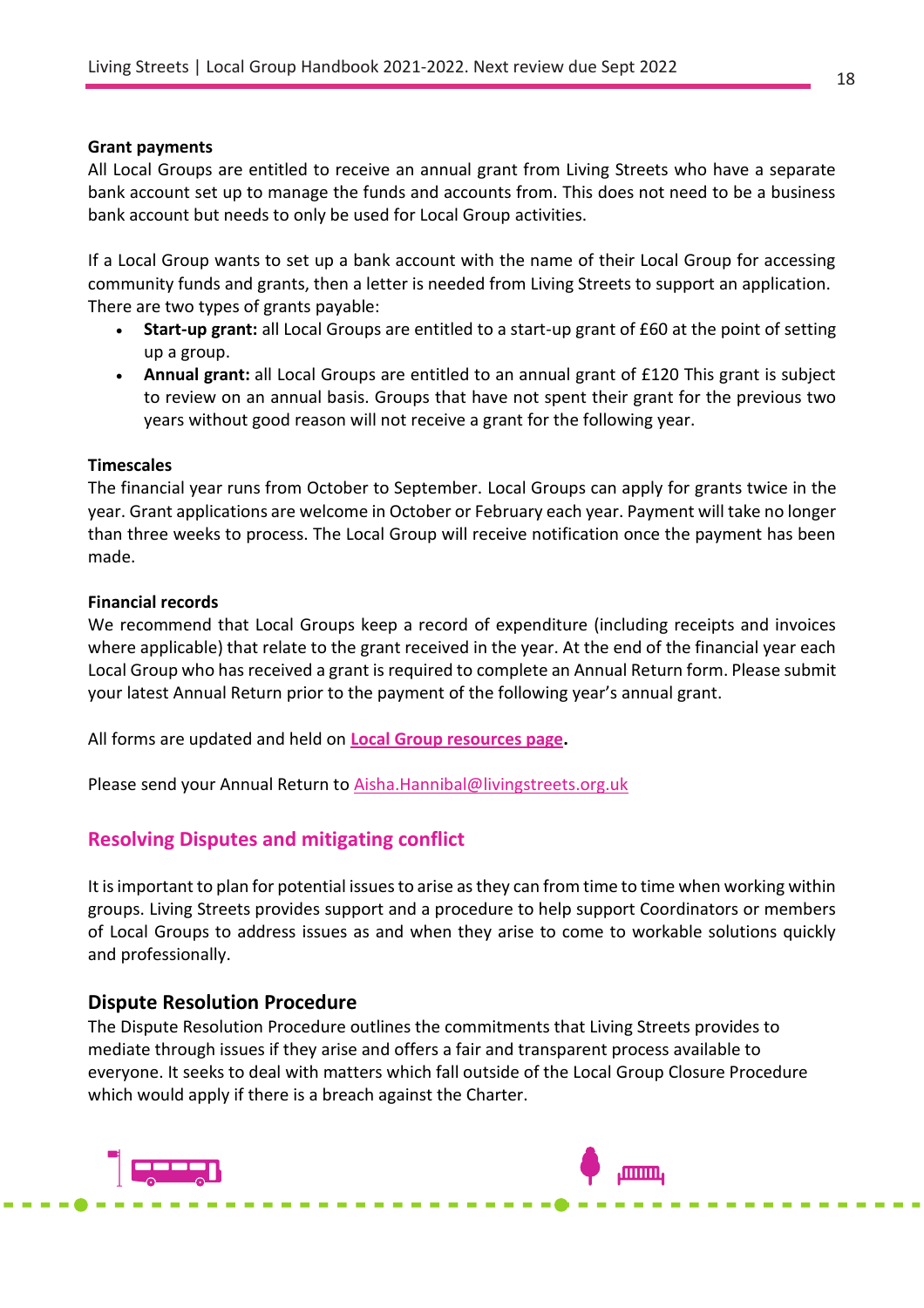Group members within the network of Living Streets Group network have the right to be treated with respect and dignity within meetings, events and online. Living Streets is committed to ensuring that all group members concerns, problems or complaints that relate to behaviour or conduct will be taken very seriously.

The Dispute Resolution Procedure is:

- Confidential only those directly involved in the incident or the procedure will be aware of information about the dispute.
- Impartial all parties involved in the dispute are treated equally and without bias.
- Timely and sensitive disputes will be dealt with quickly, whilst also being sensitive to involved parties, and without compromising the quality of the procedure.

Living Streets initially encourages parties to settle disputes informally, through discussion. If this does not resolve the issue, then it can be elevated towards a formal process.

#### **Process**

This outlines the process that should be followed when an issue is raised by a group member of Living Streets Local Groups.

- **1. STAGE 1:**
	- a. The group member can raise a dispute with the Local Group Coordinator of the specific group. It can be done in writing or on the phone.
	- b. If the issue is not resolved, then the Local Group Coordinator is requested to write down the key aspects as discussed and consent from both parties is given for this to be discussed with Living Streets support staff within seven working days.
	- c. If the dispute relates to the Local Group Coordinator (also known as Chair or Convenor) then the procedure starts at STEP 2.
- **2. STAGE 2:**
	- a. The Local Group Coordinator can then raise the issue with a member of Living Streets' Engagement Team either by phone or in writing. Please contact [Aisha.Hannibal@livingstreets.org.uk.](mailto:Aisha.Hannibal@livingstreets.org.uk)
	- b. of staff has a thorough understanding of the issue, they can contact the group member/ group coordinator by phone with the aim of resolving the dispute informally.
	- c. If the group member/ group coordinator or Living Streets member of staff indicates that the dispute is resolved, the process ends.
	- d. If an informal agreement is not arranged, the process proceeds to Stage 3 within seven working days.

#### **3. STAGE 3:**

- a. At this stage the Senior Staff member is notified of the dispute.
- b. Contact: Ruth Billingham, Head of Campaigns and Public Affairs: [ruth.billingham@livingstreets.org.uk](mailto:ruth.billingham@livingstreets.org.uk)

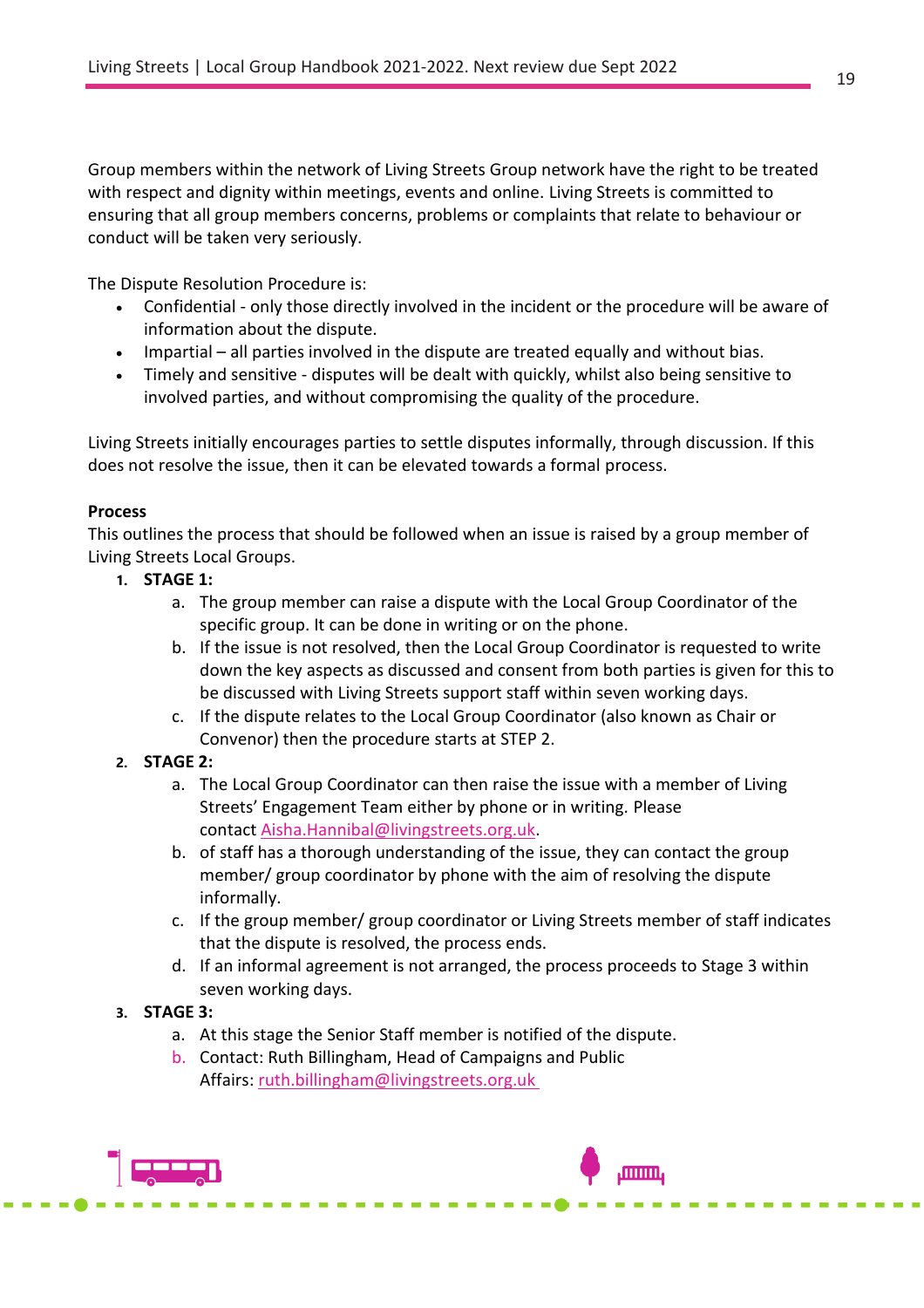- c. The member of staff should arrange a meeting with the group member/ group coordinator along within Living Streets, to meet face to face to resolve the dispute. At this stage the group member is able to bring with them an independent representative.
- d. If the dispute is resolved, the process ends.
- e. If an agreement is not reached, the process proceeds to Step 4 within seven working days.
- **4. STAGE 4:**
	- a. At this stage the CEO of Living Streets is notified of the dispute. The CEO will organise a meeting with members of the group. After that meeting if it has all been resolved the dispute resolution process ends.
	- b. Contact: Mary Creagh, Chief Executive, mary.creagh@livingstreets.org.uk

#### **5. STAGE 5:**

- a. Living Streets can submit a formal response to the group members about the dispute.
- b. The group member/ group coordinator, and the independent representative with Living Streets, review this response.
- c. If they agree with the proposed response and / or remediation, the process ends.
- d. If the proposed response is not accepted by the group member/ group coordinator then the three-stage completion procedure can be followed.

#### **6. STAGE 6 - Appeals Process:**

- **a.** The group member/ group coordinator can appeal in a formal letter to the Supporter and Membership Trustee Working Group (SMTWG) sending a copy to the CEO.
- **b.** If the SMTWG are unable to resolve the issue, then the Local Group can follow the Local Group Closure Procedure or start again within the Dispute Resolution Process to find a mutual agreement.

#### <span id="page-21-0"></span>**Local Group Closure Procedure**

There is no set time period that a Local Group operates for it depends on the reasons and motivations for running the group. Long term Local Groups may take on a series of issues to tackle or short-term Local Groups may have a single-issue campaign or regular walk that naturally comes to an end.

If the Local Group no longer wants to continue or it has fulfilled its objectives and aim, then is can close by giving notice to Living Streets and returning any resources belonging to Living Streets.

The Local Group needs to close any social media platforms or websites in the Local Group's name.

Notice of intention to wind up the Local Group must be sent to all members of the Local Group and Living Streets at least 30 days before the Local Group closes.